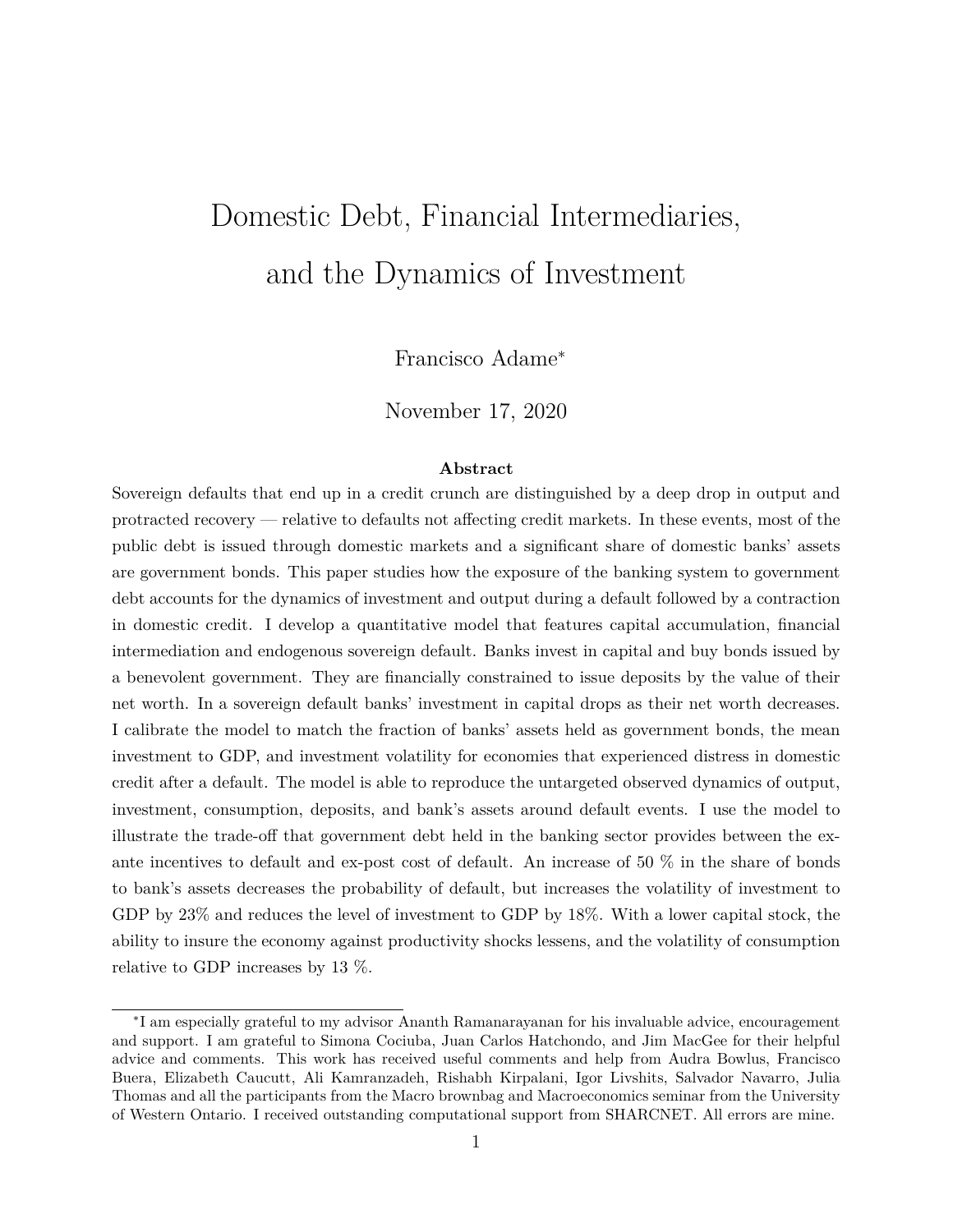## **1 Introduction**

Recent empirical studies have documented particular regularities in default events that precede an episode of domestic credit distress.<sup>1</sup> First, they are distinguished by a severe and protracted decline in GDP compared to defaults that do not lead to a credit crunch. Second, they lead to a simultaneous drop in investments, deposits, and banks' assets. Third, economies that experienced such a default issued 85 % of their public debt in domestic markets. Fourth, following these events, the share of a government's bonds to assets that are held by domestic banks increases substantially in the run-up to default.

In this paper, I quantitatively study the effect that a default on domestically-held debt has on physical capital accumulation through assessing the impact on banks' balance sheets. I develop a closed economy model that incorporates both endogenous sovereign default and domestic banks that simultaneously invest in bonds and physical capital. In the model, investment is directly affected by the contraction in credit following a default. The model is calibrated to simulate the effects on a set of economies that face a contraction in domestic credit after a default. The model can replicate the untargeted boom, bust, and recovery dynamics around default events. During the boom, the government increases its issuance of debt, which is acquired by banks. In turn, this increase in debt raises the exposure of banks' balance sheets in the event of default. A sovereign default triggers a decrease in banks' assets and new deposits. Accordingly, during the bust, distressed banks reduce their investment in physical capital, and their consumption and output fall.

I also provide a framework that builds on a closed economy business cycle model with financial intermediation and endogenous sovereign default. The model features banks that use their own net worth, along with external funds from households' deposits, to buy shortterm government bonds and to provide funding for firms. Bank loans are the only source of funding for firms to buy capital goods. Banks are financially constrained to issue deposits due to an agency problem between households and banks. Banks' ability to issue deposits depends on the level of their net worth, which can be used as collateral. Government bonds and loans to firms make up the asset side of banks' balance sheets.

<sup>&</sup>lt;sup>1</sup>See Asonuma and Trebesch (2016), Balteanu and Erce (2018), and Asonuma et al. (2020).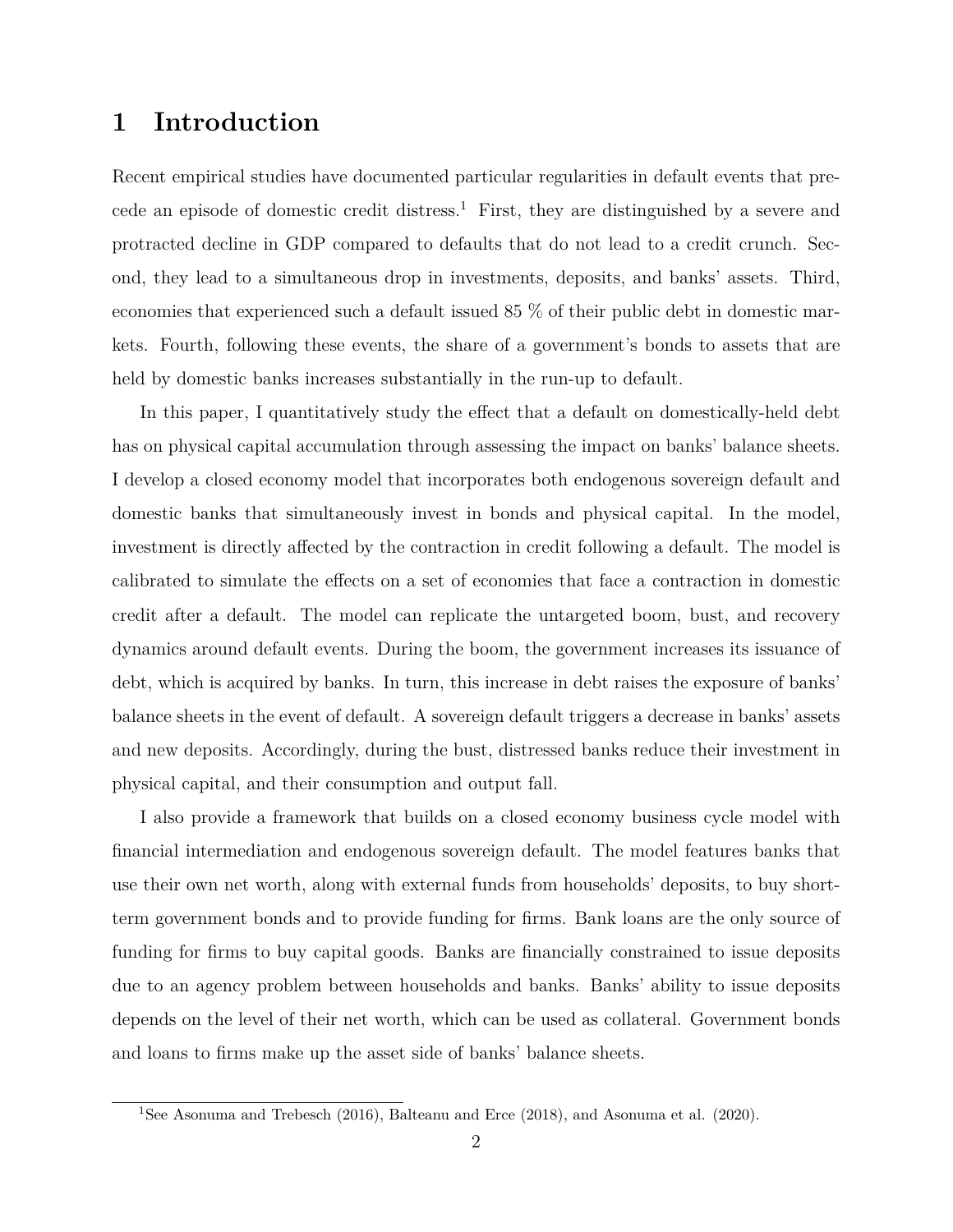In this setup, government debt issuance and repayment decisions affect banks' lending for capital goods via two channels. First, a banks' net worth evolves as the returns of assets invested in the previous period. A sovereign default depletes the returns to bondholdings and, consequently, banks' net worth. Provided that banks are constrained to issue deposits given the value of their net worth, the number of external deposits is reduced. Hence, banks' loans, which are used for capital goods, contract after the default. Second, as the government issues more debt, it crowds-out potential loans for firms. In particular, during episodes where the government issues an important amount of debt, it can negatively affect physical capital accumulation.

In this economy, the government finances a constant level of expenditure by labor income tax and issuing short-term debt. During each period, the government can either default or repay. The government is benevolent and maximizes a household's lifetime utility by considering the effects of its bond issuance on capital accumulation and deposit holdings. However, it must consider the cost of disrupting credit intermediation.

I use this model to study the disruption of capital accumulation in sovereign defaults that are followed by domestic credit distress. I calibrated the model to reproduce the moments related to capital accumulation, credit intermediation, and sovereign default. The model precisely reproduces targeted moments such as the observed investment–output ratio, output and investment volatility, banks' bondholdings as share of assets, the deposits–output ratio, and the default rate. At the same time, the model correctly predicts a set of untargeted moments such as debt to GDP (0.17 in the data vs 0.10 in the model) and correlations between consumption and output (0.60 vs 0.98), investment and output (0.50 vs 0.38), and deposits and output (-0.01 vs 0.04).

The model is able to capture the dynamics surrounding the boom and contractions in default events that preceded distress in domestic credit. In the boom, output, consumption, investment, and deposits grow at 2*.*7%, 2%, 7%, and 5%, respectively. The model is able to capture 99%, 84%, 87%, and 134% of the increase in output, consumption, investment, and deposits, from three years to one year before the default. During the bust, the output, consumption, investment, and deposits fall by 4%, 3%, 12%, and 11%, respectively. The model accounts for 110%, 120%, 107%, and 87%, of the contraction in output, consumption,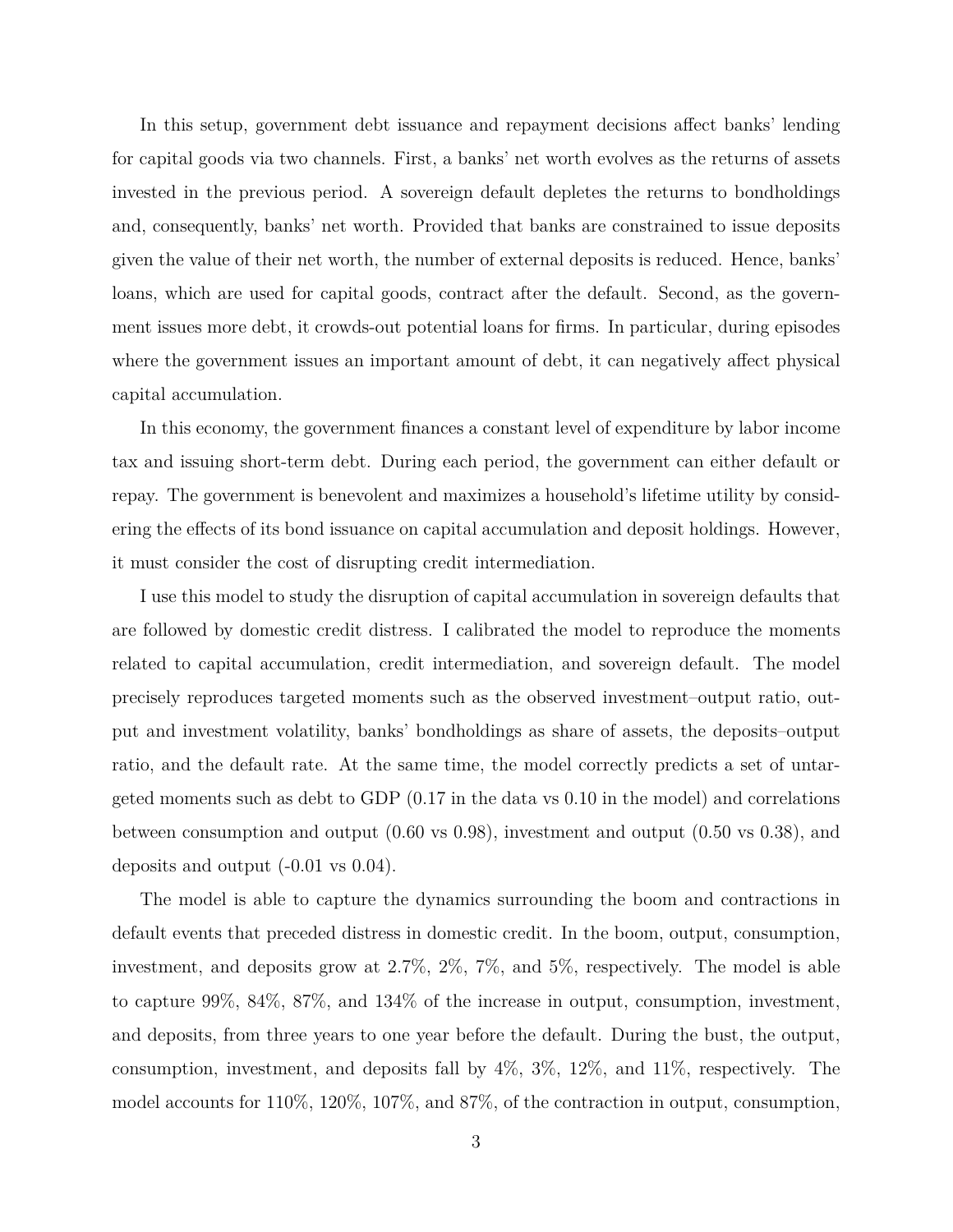investment, and deposits, respectively. In addition, the dynamics of the model resemble the recovery observed in the data of around three years.

I show that the empirical evidence is consistent with the model's prediction that investment drops heavily in defaults when a high share of domestic banks' assets are government bonds. I build a panel of countries with information of investment, banks' bondholdings to assets, and default events. I estimate a pooled regression of investment on default events, banks' bondholdings to assets, country-fixed effects, and time-varying effects. I found that, during a default, large drops in investment are associated with a high level of bondholdings held by banks previous to this event. Therefore, this exercise provides evidence that a default affects the credit-investment channel through the exposure of banks' balance sheets to government debt.

In this economy, capital is an important asset for consumption smoothing. By accumulating capital, the government increases its insurance against the total-factor productivity (TFP) shocks. Hence, by issuing sovereign debt, the government disrupts the accumulation of an asset that is useful to smooth consumption. I use the model to quantify how the ratio of the volatilities of consumption and GDP changes due to the crowding-out of investment in capital. I recalibrated the model to match an increase of 50% in the share of bonds to assets. In this case, the mean investment to capital decreased by 18 %, and the ratio of the volatilities of investment and GDP increased by 23 %. As the economy maintains a lower and volatile accumulation of capital, the consumption smoothing that the capital can provide decreases. In fact, the ratio of the volatilities of consumption and GDP increased by 13 %. At the same time, by introducing a higher ex-post cost of default, the probability of default decreased from 2.7 % to 1.01 %. Therefore, increasing the share of bonds in the economy can reduce the risk of default at the cost of diminishing the ability to smooth consumption across TFP shocks.

Based on the sample of countries used to calibrate the model, I document that countries with a high level of deposits to GDP maintain high levels of investment, a low ratio of volatilities of investment and GDP, and a low ratio of volatilities of consumption and GDP. I use the model to explain this fact because it can reproduce this pattern. In the model, I varied the parameter of the financial friction, which represented the share of net worth used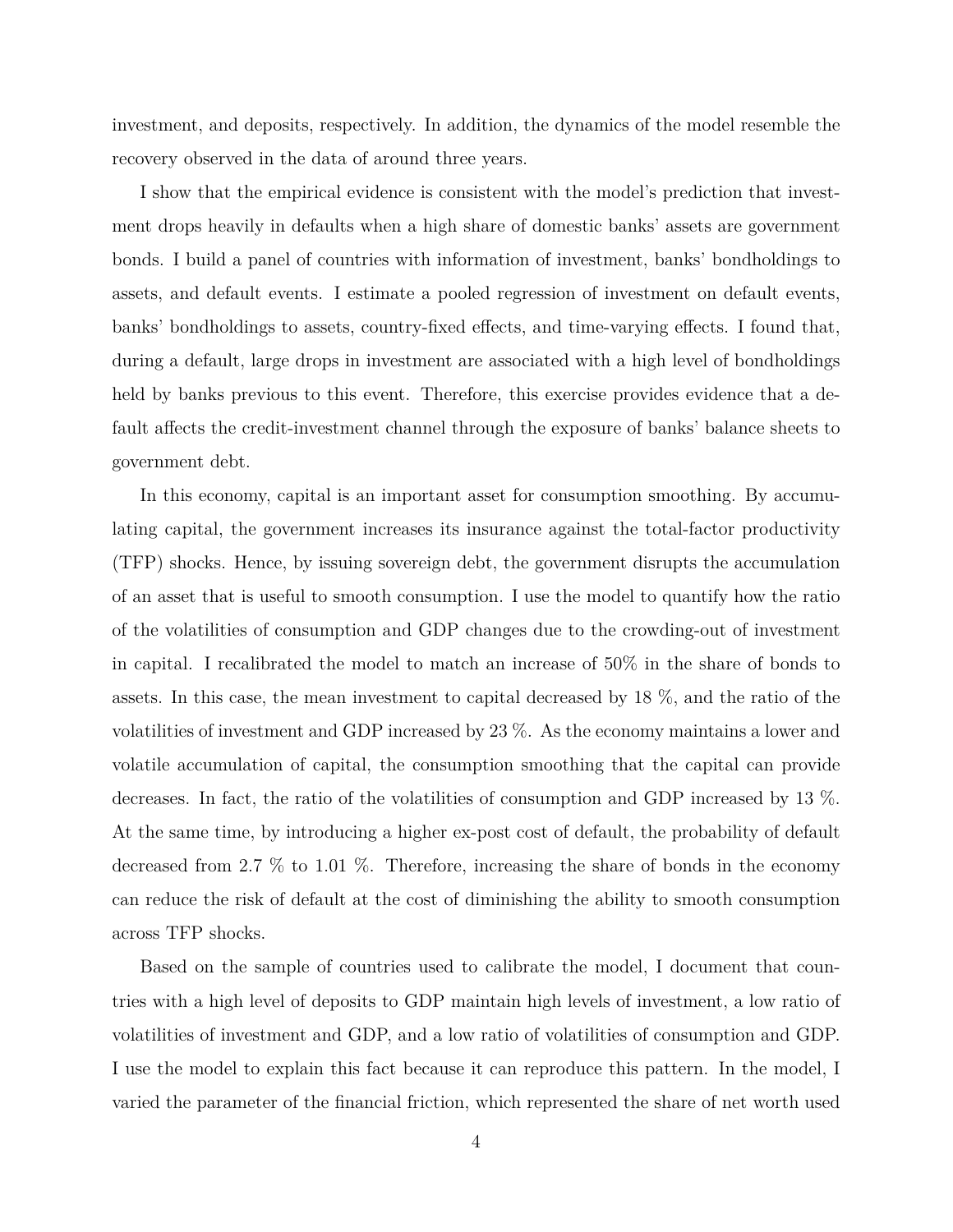as collateral for new deposits. By varying this parameter, I targeted the high and low levels of deposits to GDP. The model shows that high levels of deposits allow for higher investment as there are more resources to lessen the crowding-out effect of a bank's bondholdings. Also, with high levels of deposits, the ratio of volatilities of investment and GDP was lower in comparison to the cases with low levels of deposits. Therefore, an economy with high levels of deposits accumulates higher levels of capital, which is an asset that provides insurance against TFP shocks.

Finally, I use the model to show that the government benefits from a default by not increasing the labor income tax rate at the level that would do in case of repayment. I simulated the labor income tax in equilibrium around the default window. I quantify that after a default, the labor income tax rate increases from 25 % to 30 %. Then, I simulated a counterfactual of the labor income tax rate, which would be levied if the government repaid and kept issuing debt. In this case, after a default, the tax rate increased from 25 % to 36 %. The reduced labor income tax rate benefits the government as the labor income tax is distortionary.

**Related Literature.** This paper is related to a strand of literature that introduces sovereign default decisions into real business cycle models. Gordon and Guerron-Quintana (2017) studied the quantitative properties of sovereign default models with capital accumulation in small open economies. In their model, the government borrowed from international markets to invest in capital as it offered insurance against TFP shocks. They showed that their model could reproduce the cyclical properties of GDP and investment along with the business cycle properties of small, open economies. Park (2017) the role of capital accumulation in sovereign defaults that take place in good times. The author showed that, in good times, the government could borrow to overinvest in capital and then default. These decisions held as long as it had enough capital to lessen the costs of default. In contrast with these models, I focus on a closed economy where the resources for investment in capital comes from intermediary banks. In my model, banks use households' deposits and their accumulated net worth for investment in capital goods. Additionally, in my model, the government crowds-out capital instead of being a source for investment.

This paper builds on literature that has studied the effects of sovereign default on banks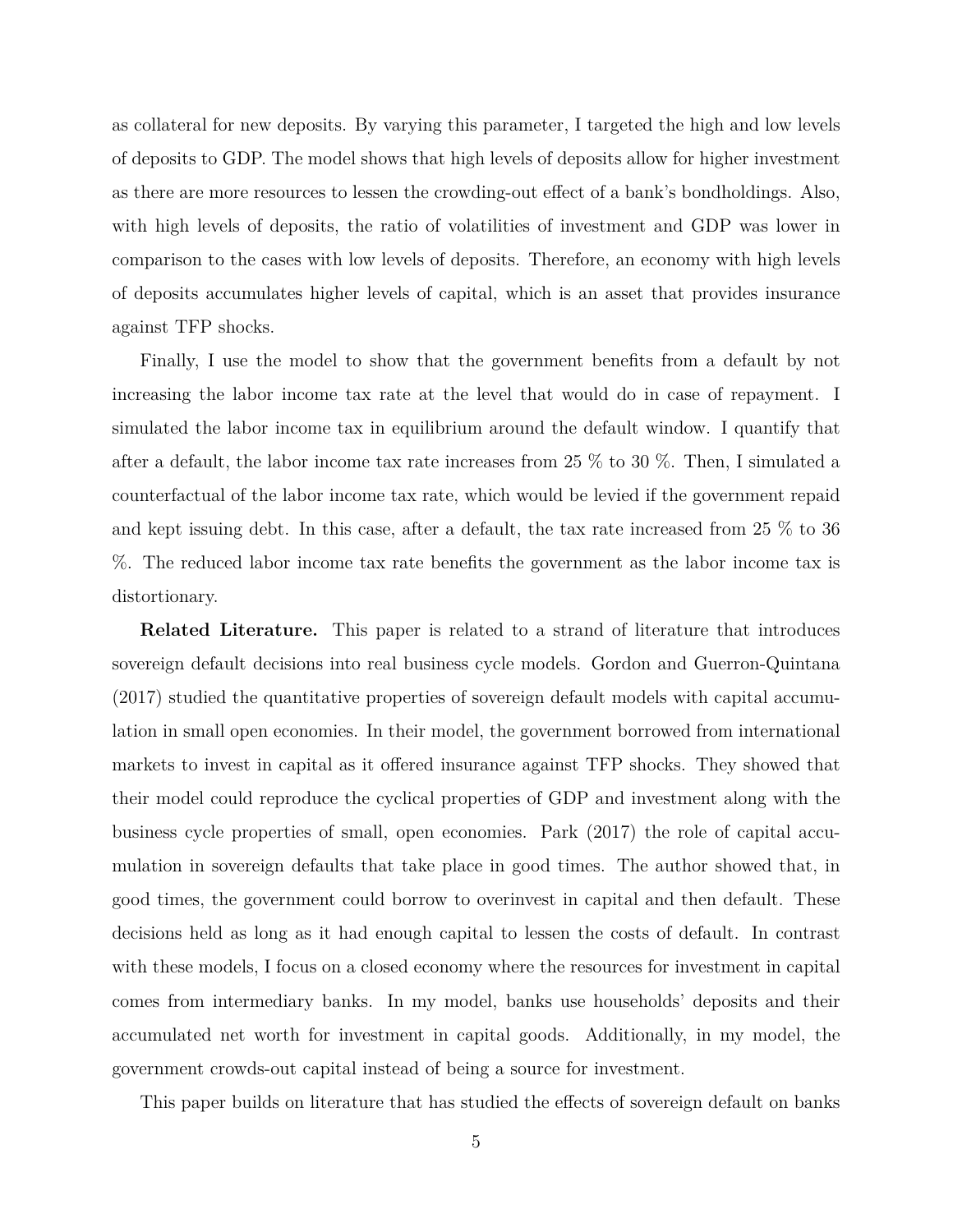that are important holders of governments' debt. Sosa-Padilla (2018) examined the effect that Argentina's default on domestic banks had on output and credit. In this model, banks buy bonds from the government and issue loans to finance working capital for labor. In a default, a bank's assets decrease, and, as a consequence, the credit for working capital drops. In a similar setup, Pei (2016) allowed banks to provide loans for capital goods. This author assumed that default only affected loans for working capital to hire labor. My work contrasts with theirs in two ways. First, I focus on the effect that default has on capital accumulation through the credit channel. Second, I focus on default events where deposits drop simultaneously with credit. In my model, banks can issue deposits but are financially constrained by a share of their net worth. In a default, as the net worth decreases, deposits drop and, as a consequence, credit drops.

My paper contributes to growing literature that evaluates the importance of domestic financial frictions in the transmission of sovereign risk to the economy and, consequently, in the government's debt issuance decisions. Bocola (2016) introduced a model where financially constrained banks accumulated domestic government debt and lent to firms. With a persistent increase in exogenous sovereign risk, banks perceive that their funding conditions can be expected to become more constrained today and in the future; hence, they introduce a premium in firms' lending rates. In turn, the increase in the cost of credit leads to a decrease in investment decisions. Gonzalez-Aguado (2019) studied the sovereign debt composition of external and domestic debt with a government that could discriminate and default selectively across domestic and foreign holders. In this study, the domestic holders are financially constrained banks that intermediate resources from households to firms. The aforementioned author showed that economies with higher financial developments tilted their portfolio compositions of debt to domestic banks. I contribute to this literature by showing that a quantitative model with financial frictions and a default in domestic debt is able to reproduce the joint dynamics of macroeconomic and banking variables around default events that are followed by a contraction in credit.

**Layout** This paper is organized as follows. In section 2, I present the model and the equilibrium of the economy. In section 3, I discuss the parametrization of the model and numerical solution that enable the reproduction of several features of the data. In section 4, I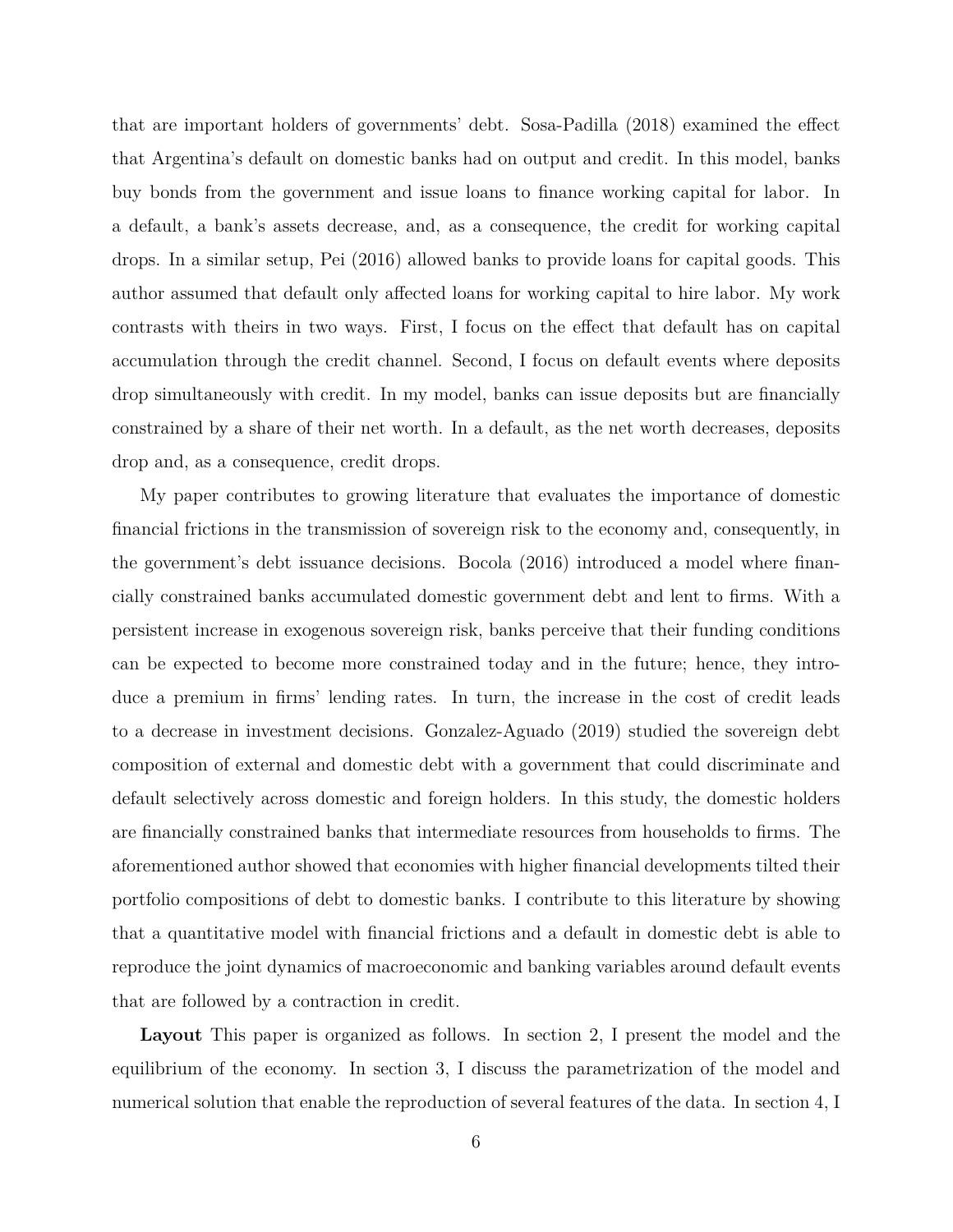present the quantitative results of the model, and in section 5, I discuss concluding remarks.

## **2 Model**

This section outlines a closed economy populated by households, firms, and a benevolent government. I introduce a financial sector which is modeled as in Gertler and Kiyotaki (2010). I follow Bocola (2016) and include a government bond which is bought by financial intermediaries. In every state, the government can decide whether to repay or default. Therefore, this asset can provide a return unless the government decides to default.

In this economy, each household has two agents workers and bankers. Workers supply labor to a final good producer. Bankers issue deposits to households and invest in capital and bonds. Firms transform loans into capital and repay the returns. The government has a constant expenditure which is financed with labor income tax and by issuing sovereign debt.

The aggregate state of the economy at the beginning of the period incorporates endogenous and exogenous state variables. The endogenous states are the domestic bondholdings *b*, the capital in the economy *k*, and deposits *d*. The exogenous state variable incorporates the productivity shock *z*.

In the remainder of this section, I describe the sequential problem for each agent and the recursive competitive equilibrium. In the appendix, I discuss the numerical strategy for the solution of the model.

#### **2.1 Households**

There is a continuum of identical households. Each household has a fraction of workers *f* and a fraction of bankers, 1*−f* with consumption insurance among both types. A household values consumption *c* and dislikes labor *l* according to utility  $u(c, l)$  and discounts the future at the rate *β*. Also, the household is able to save through deposits issued by banks. Labor is supplied to a final good firm in exchange of wage rate *w*. Savings *d* earn a risk-free return *r* and are managed by bankers from other households. I denote by *π* the net dividends that the household receives from its shares on financial intermediaries, by *π* and by *τ* the labor the income tax. I let the households to be the owners of the firms, each period they have to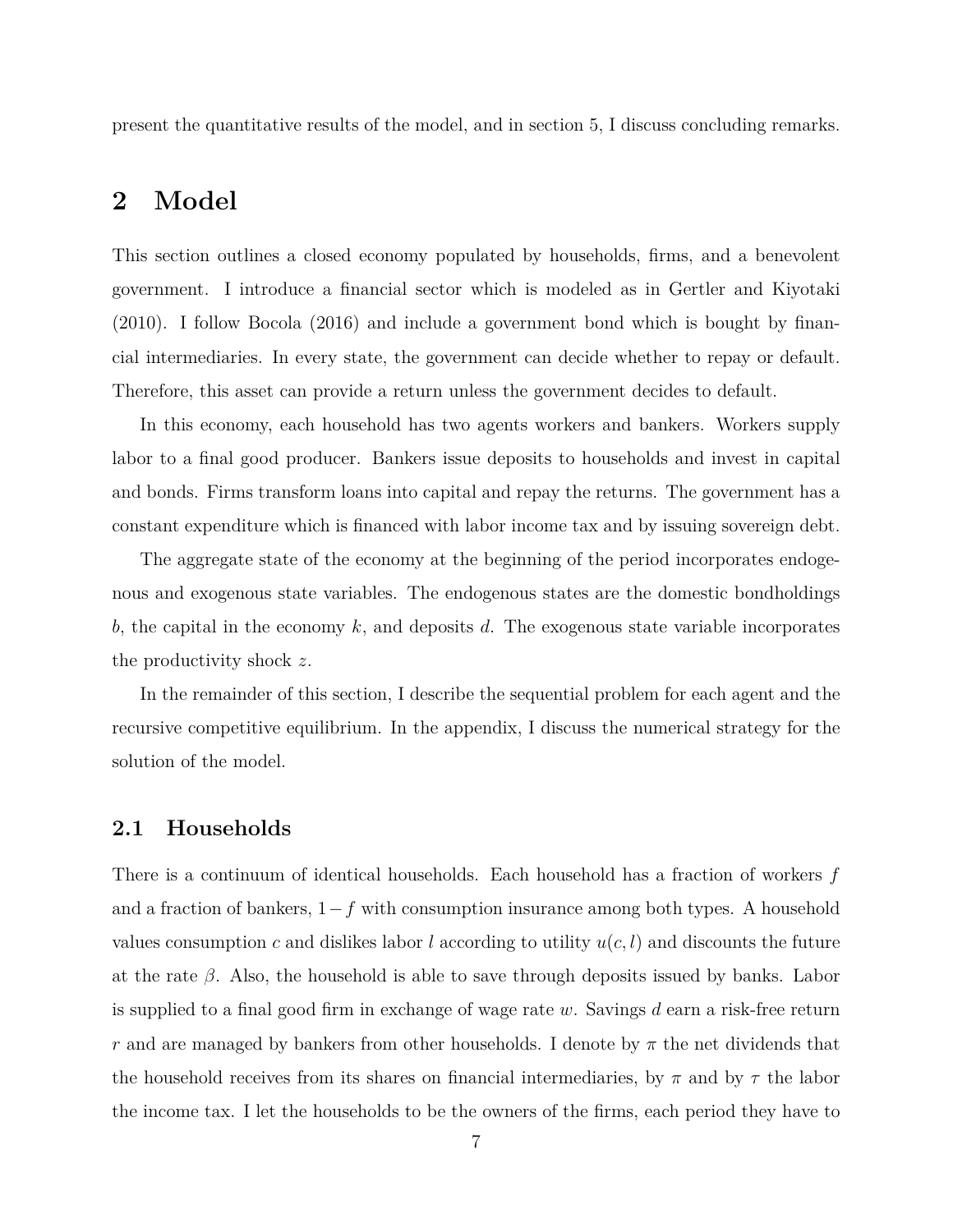face a cost in order to endow the firm with capital provided by banks, this cost is defined by  $\Phi(k_{t+1}, k_t)$ . Households make plans for consumption, labor supply, and deposits in order to maximize its lifetime utility. Therefore, they solve the following problem

$$
\max_{c_t, l_t, d_{t+1}} \sum_{t=0}^{\infty} \beta^t u(c, l)
$$
  
s.t.  

$$
c_t + \frac{d_{t+1}}{r_t} = d_t + (1 - \tau_t) w_t l_t + \pi_t + \Phi(k_{t+1}, k_t).
$$

I denote the household's stochastic discount factor as  $\Lambda_{t,t+1} = \beta^{t+1} \frac{u_c(c_{t+1},l_{t+1})}{u_c(c_{t},l_t)}$  $\frac{(c_{t+1},l_{t+1})}{u_c(c_t,l_t)}$ .

#### **2.2 Financial intermediaries: bankers**

Each period the composition of bankers varies as follows. Once the returns of the previous period are realized, bankers use those returns and pay back households' deposits. Next, each banker observes with probability  $1 - \psi$  a random variable indicating that he exits as a financial intermediary. A banker is replaced by a worker and receives initial net worth  $\bar{n}$  to start to operate. At the same time, a banker that exits becomes a worker.<sup>2</sup>

Bankers work as financial intermediaries and lend funds to final good firms. Every period, bankers buy government bonds  $b_{t+1}$  at price  $q_{t+1}$  and issue loans to firm  $k_{t+1}$  which involve a return  $R_{t+1}$  in the next period. They fund these assets with deposits  $d_t$ , their own net worth  $n_t$  and pay dividends  $\pi_t^b$  to households. Bankers net profits  $\pi = \psi \pi_t^b - (1 - \psi)\bar{n}$  are the sum of its dividends and the starting net worth received by a new banker. The banker balance sheet is represented as follows:

$$
q_t b_{t+1} + k_{t+1} = \frac{d_{t+1}}{r_t} + n_t - \pi_t^b
$$

In this setup, I assume that bankers cannot issue deposits beyond a share of their own capital, that is:

$$
d_{t+1} = \lambda n_t
$$

 $2$ These assumptions prevents the banker to over accumulate wealth and do not need external funding.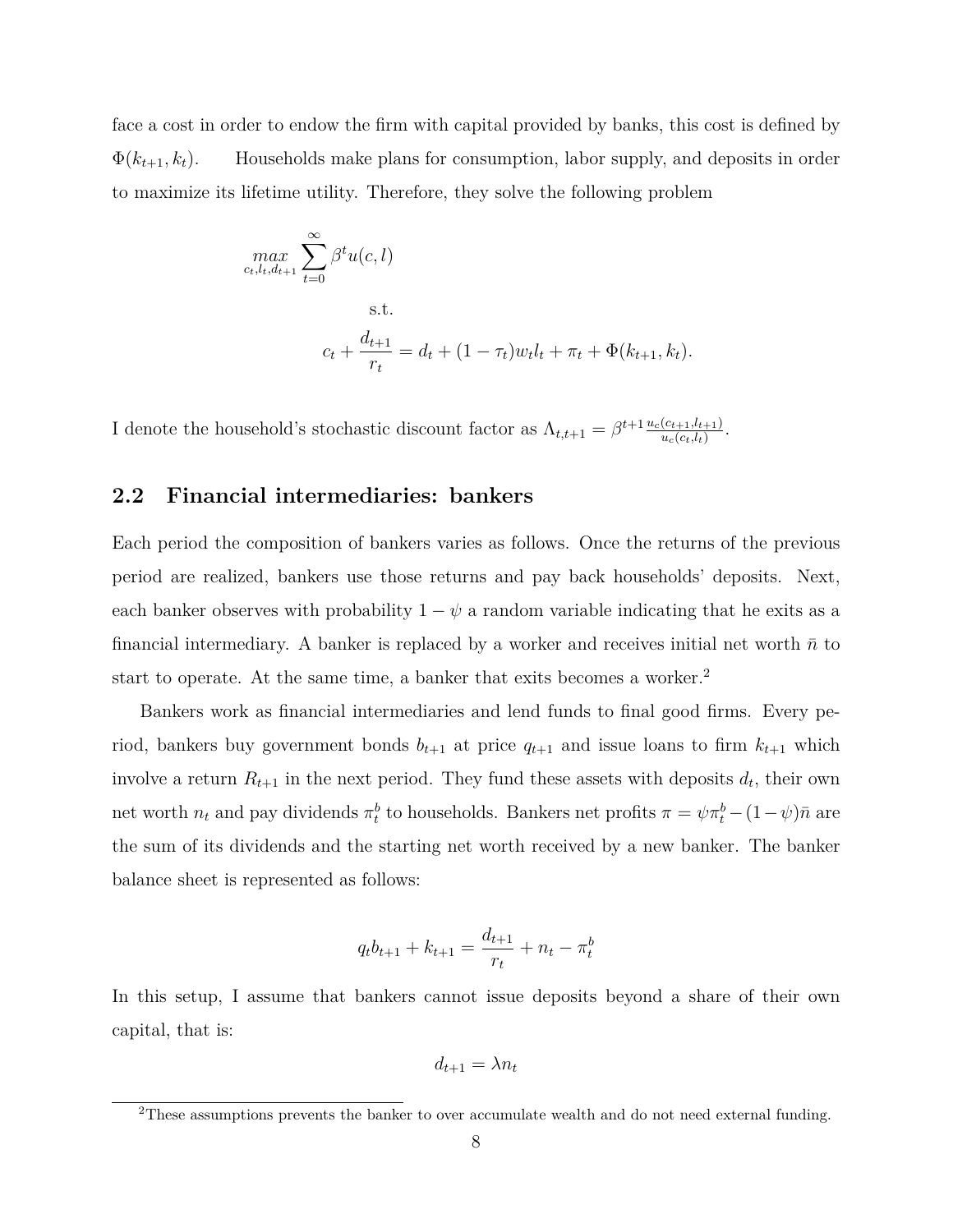where  $\lambda$  is the share of net worth that can be used as collateral to issue new deposits. The net worth of bankers that do not exit evolves as:

$$
n_{t+1} = b_{t+1} + R_{t+1}k_{t+1} - d_{t+1}.
$$

At time *t* the banker problem involves choosing bonds, loans to firms, deposits, and dividends such that it maximizes the expected discounted flow of wealth that will arise if it remains as banker considering the evolution of its net worth, the constraint to issue deposits, and the balance sheet of each period. The problem can be characterized as follows:

$$
\max_{b_{i+1}, k_{i+1}, d_{i+1}} \mathbb{E} \sum_{i=t}^{\infty} \Lambda_{t, i+1} \psi^{i-t} \{ (1 - \psi) n_{i+1} + \psi \pi_{i+1}^{b} \}
$$
  
s.t.  

$$
q_{i+1} b_{i+1} + k_{i+1} = \frac{d_{i+1}}{r_i} + n_i - \pi_i^b
$$

$$
d_{i+1} = \lambda n_i
$$

$$
n_{i+1} = b_{i+1} + R_{i+1} k_{i+1} - d_{i+1}
$$

where I denote the discount factor as  $\Lambda_{t,i+1} = \beta^{i+1} \frac{u_c(c_{i+1},l_{i+1})}{u_c(c_{i+1})}$  $\frac{(c_{i+1},l_{i+1})}{u_c(c_t,l_t)}$ .

#### **2.3 Firms**

Firms face a technology shock  $z_t$  which follows the process

$$
z_{t+1} = (1 - \rho) + \rho z_t + \varepsilon_{t+1} \quad \varepsilon_{t+1} \sim \mathcal{N}(0, 1).
$$

Firms produce final goods by hiring capital  $k_t$  and labor services  $l_t$  from technology  $y_t =$  $z_t F(k_t, l_t)$ . Labor services are hired each period when production takes place. Firms possess a one-to-one technology to convert loans into capital goods that can be used in the production of next period. Capital depreciates at rate  $\delta \in (0,1)$  after is used for production. The firm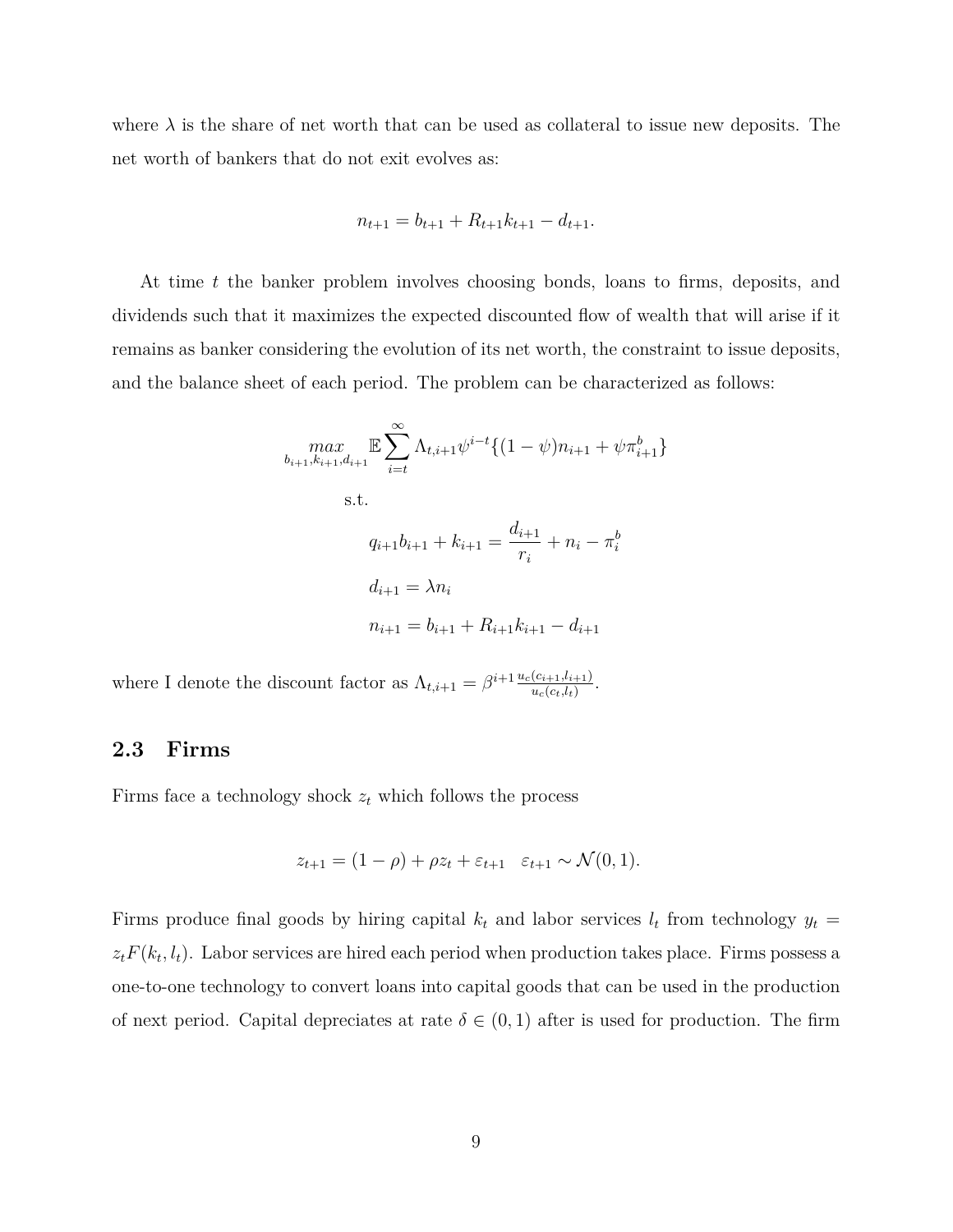repay for loans that are used Therefore, the problem of the firms becomes

$$
max_{k_t, l_t} z_t F(k_t, l_t) + (1 - \delta) k_t - R_t k_t - w_t l_t
$$

#### **2.4 Government**

Each period, a government face a constraint

$$
g + b_t = q_t b_{t+1} + \tau_t w_t l_t
$$

where it has to finance an amount of debt  $g$  and the current stock of debt  $b_t$  with the income from taxing labor supply  $\tau_t w_t l_t$  and new issuance of debt  $q_t b_{t+1}$ . In case of repayment the government has access to issue debt domestically  $b_{t+1}$  at price  $q_t$ . Also government's have to repay one-period government debt issued at previous period *b<sup>t</sup>* . In case of default, the government repudiates the total stock of debt  $b_t$  but is not able to issue new debt  $b_{t+1}$ . At the end of the period the government can recover the access to domestic financial markets with probability  $(1 - \theta)$  with a zero debt to repay.

In this economy the aggregate resource constraint that emerges from consolidating the household budget constraint, banks' balance sheets and accumulated net worth, and government budget constraint is

$$
c_t + g + i_t = F(k_t, l_t)
$$

where I define the investment as  $i_t = k_{t+1} - (1 - \delta)k_t + \Phi(k_{t+1}, k_t)$ .

#### **2.5 Competitive equilibrium**

A competitive equilibrium given government policies  $\{g, \tau, b\}^{\infty}_{t=0}$  is a set of allocations  $\{c, l, k, d, \pi\}^{\infty}_{t=0}$ and prices  $\{q, R, r, w\}_{t=0}^{\infty}$  such that:

Allocations  $\{c, l, d\}^{\infty}_{t=0}$  solves household's problem.

Allocations  $\{b, k, d\}^{\infty}_{t=0}$  solves banker's problem.

Allocations  $\{k, l\}_{t=0}^{\infty}$  solves firm's problem.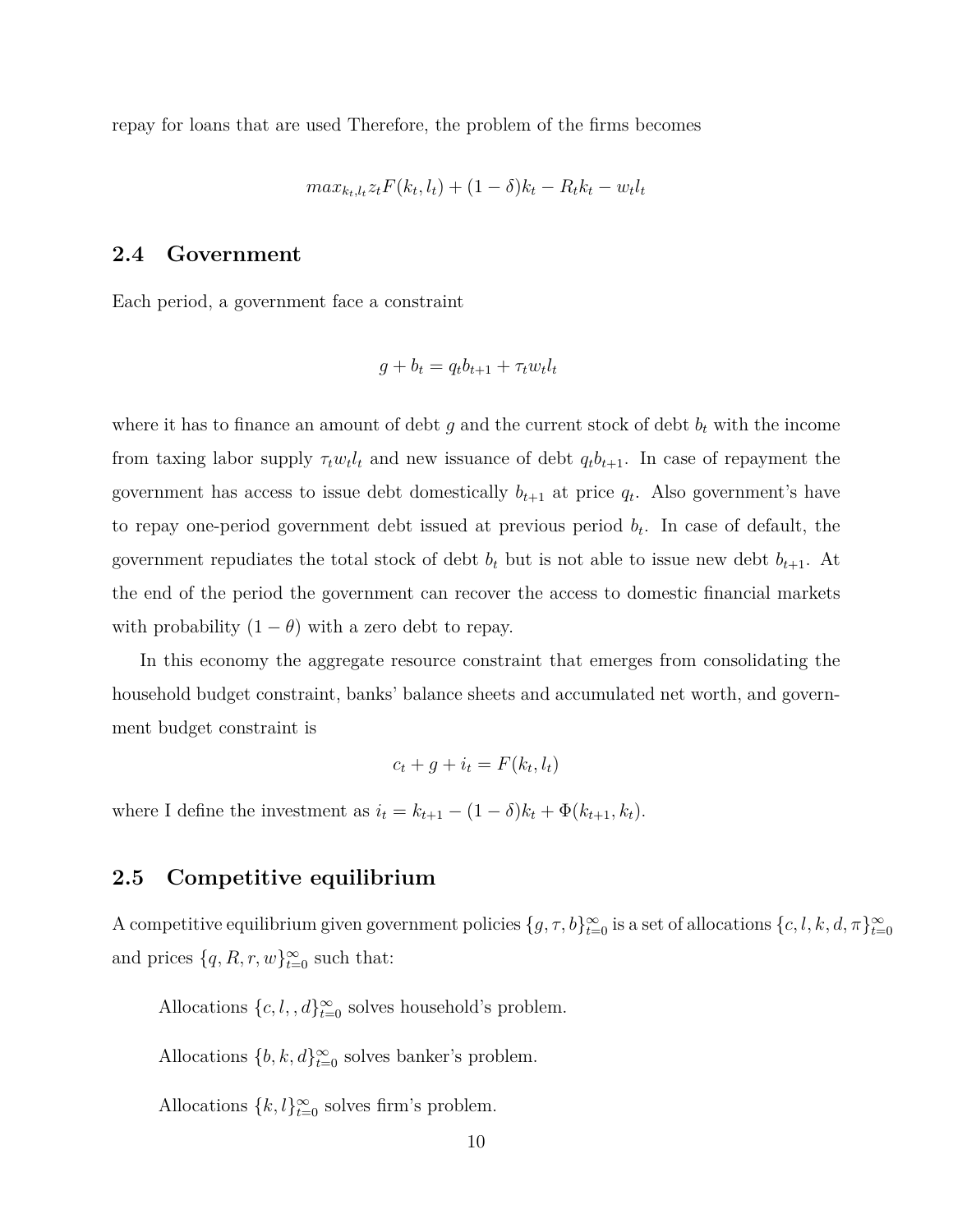Government's policies  $\{g, \tau, b\}_{t=0}^{\infty}$  satisty the government's budget constraint.

The aggregate resource constraint holds.

Market clearing for bonds, deposits, capital, labor.

#### **2.6 Recursive problem**

In the recursive problem the state variables are  $b, k, d, z$  which represent bonds, capital, deposits, and the exogenous TFP process, respectively. Before proceeding to show the government's recursive problem, I define several results from the bankers' problem that allows me to characterize the price of the government debt.

**Proposition 1.** *In the recursive banks' problem:*

- *i) Bankers' value function is linear in net worth.*
- *ii) The price of the domestic bond can be represented as:*

$$
q = \frac{\mathbb{E}[\hat{\Lambda}(b', k', d', z') [1 - D(b', k', d', z')]}{\mathbb{E}[\hat{\Lambda}(b', k', d', z') R(b', k', d', z')]}
$$

*where the adjusted discounted factor of the banks' problem is represented with*  $\hat{\Lambda}(b',k',d',z') =$  $\mathbb{E}\Lambda(b',k',d',z')[\psi+(1-\psi)\alpha(b',k',d',z')]$  and  $\alpha(b,k,d,z)$  is the banks' marginal value of their *wealth.*

#### **Proof** see appendix C.

From proposition 1 we can observe several results that allow us to characterize bankers' problem solution. First, the linearity of the vale function we can obtain that bankers' dividends *π <sup>b</sup>* are zero. Second, the price of the government's bond is the discounted expected return to capital for the next period adjusted for the probability of repayment. The discount factor is  $\hat{\Lambda}(b',k',d',z')$  considers that a banker can remain as financial intermediary with probability  $(1 - \psi)$ . Therefore, with probability  $1 - \psi$  the discount factor incorporates the marginal value of remaining as a banker.

In the government's recursive problem, it chooses policies for debt issuance *b'* and default decision *D* considering the optimality conditions in the competitive equilibrium of the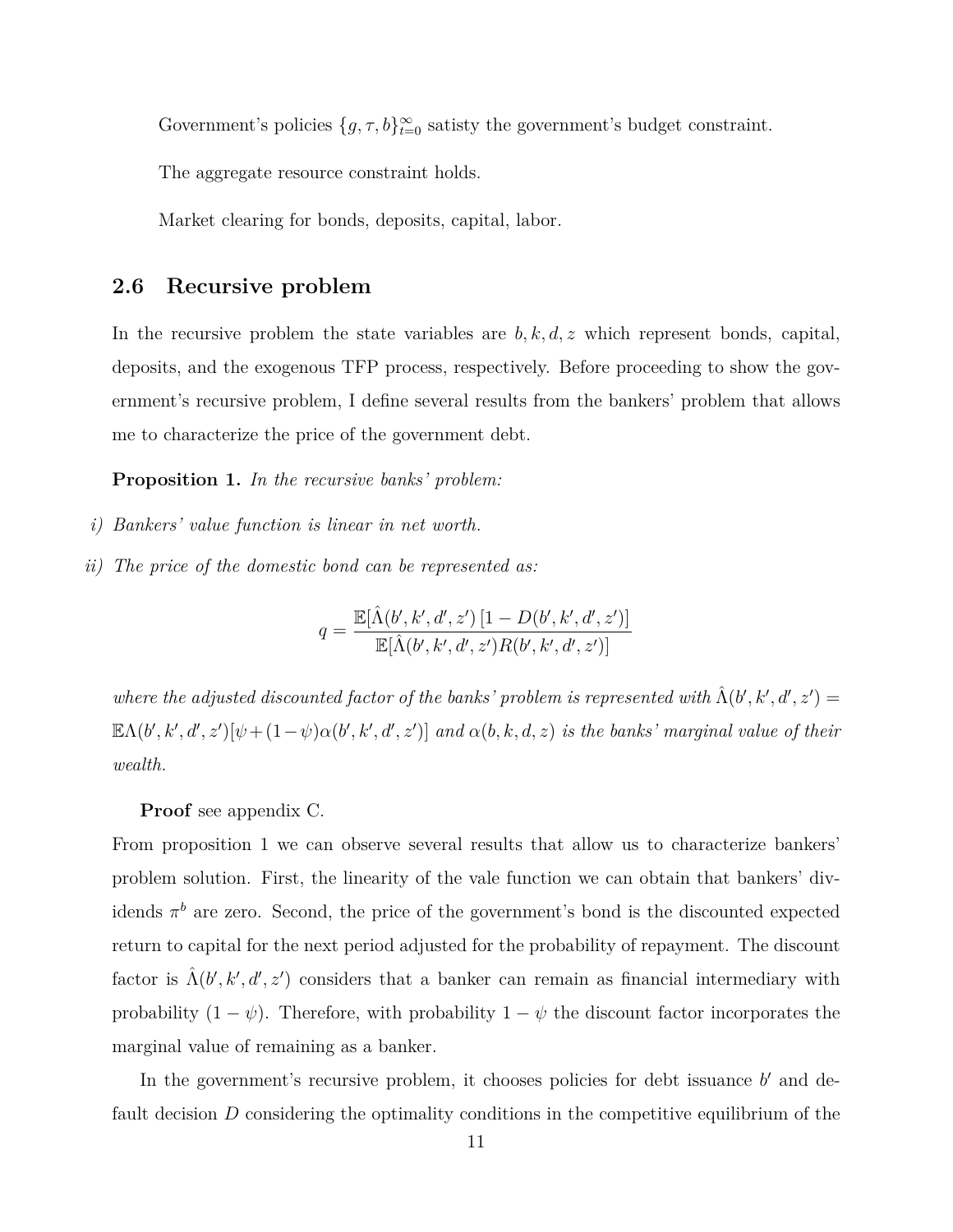economy given the current state of the economy  $(b, k, d, z)$ . The problem can be described as follows:

$$
V(b,k,d,z) = \max_{D \in \{0,1\}} \left\{ V^R(b,k,d,z), V^{NR}(k,d,z) \right\}
$$

and the value for repayment solves

$$
V^{R}(b, k, d, z) = \max_{c, k', b', d', l} \{u(c, l) + \beta \mathbb{E}[V(b', k', d', z')] \}
$$
  
Resource  
s.t.constraint  

$$
k' = (1 - \delta)k + i - \Phi(k', k)
$$
  
Government  
budget  
constraint  

$$
g + b = (1 - \tau)wl + qb'
$$
  
constraint  

$$
\begin{cases}\nr = \beta \frac{\mathbb{E}u'_{c}(c', l')}{u'_{c}(c, l)} \\
q = \frac{\mathbb{E}[\hat{\Lambda}(b', k', d', z')][1 - D(b', k', d', z')]}{\mathbb{E}[\hat{\Lambda}(b', k', d', z')][1 - D(b', k', d', z')]}\n\end{cases}
$$
  
Compute  
equilibrium  

$$
\vdots
$$

$$
\begin{cases}\nr = zF_{K}(k, l) + (1 - \delta) \\
w = zF_{l}(k, l) \\
\frac{d'}{r} = \lambda N \\
k' + qb' = d + N \\
N = \psi(Rk + b - d) - (1 - \psi)\bar{n}.\n\end{cases}
$$

12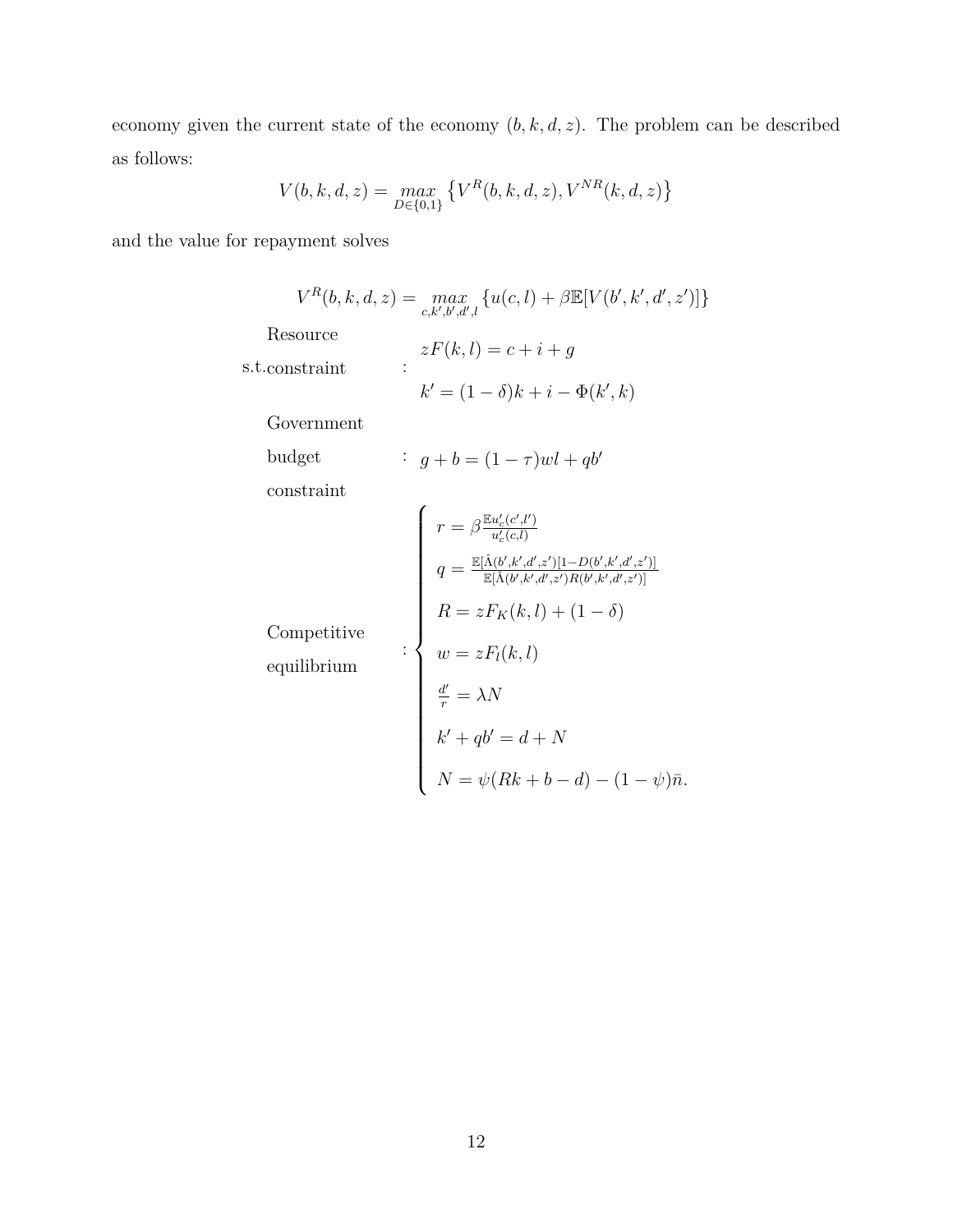and the value for default solves

$$
V^{NR}(k, d, z) = \max_{c, k', d', l} \{u(c, l) + \beta E[\theta V^{NR}(k', d', z') + (1 - \theta)V(b', k', d', z')] \}
$$
  
Resource  
s.t. constraint  

$$
zF(k, l) = c + i + g
$$

$$
k' = (1 - \delta)k + i - \Phi(k', k)
$$
  
Government  
budget  
constraint  

$$
g = (1 - \tau)wl
$$
  
constraint  

$$
r = \beta \frac{\mathbb{E}u_c'(c, l')}{u_c'(c, l)}
$$

$$
R = zF_K(k, l) + (1 - \delta)
$$
  
Competitive  

$$
w = zF_l(k, l)
$$

$$
d' = \lambda N
$$

$$
k' = \frac{d'}{r} + N
$$

$$
N = \psi(Rk - d) - (1 - \psi)\bar{n}.
$$

**Recursive Markov Equilibrium.** In this economy a recursive equilibrium are government policy functions  $D(b, k, d, z)$ , borrowing decisions  $B(b, k, d, z)$ , value functions  $V(b, k, d, z)$ ,  $V^R(b, k, d, z)$ ,  $V^{NR}(k, d, z)$ , and the bond price schedule  $q(b, k, d, z)$  such that: (i) the policy and the value functions satisfy its optimization problem; (ii) the government's debt price  $\text{schedule satisfy } q(b, k, d, z) = \frac{\mathbb{E}[\hat{\Lambda}(b', k', d', z')][-D(b', k', d', z')] }{\mathbb{E}[\hat{\Lambda}(b', k', d', z')] [L - D(b', k', d', z')]}.$  $\frac{\Lambda(b',k',d',z')[1-D(b',k',d',z')]}{\Lambda(b',k',d',z')R(b',k',d',z')},$  (iii) the competitive equilibrium conditions are satisfied.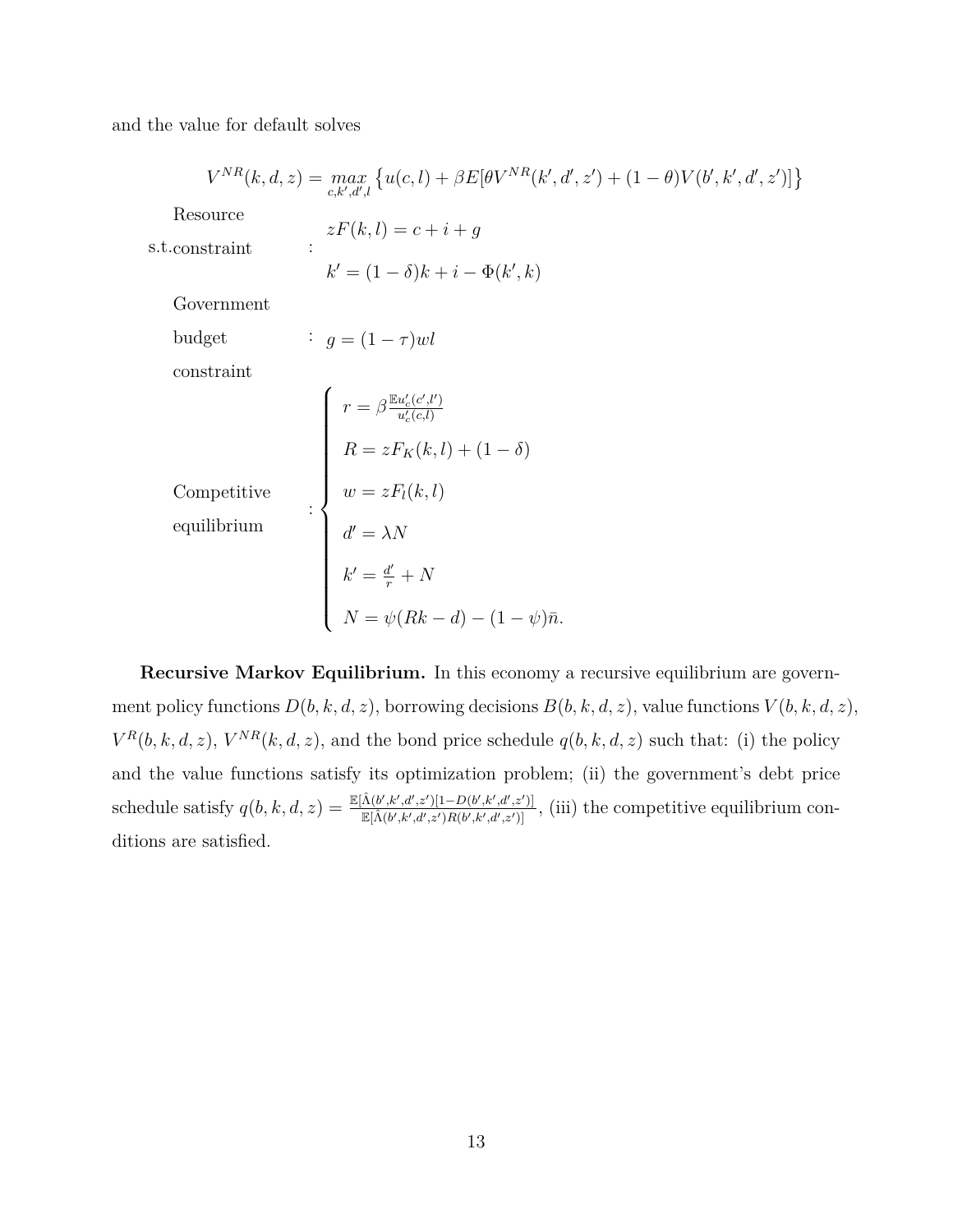## **3 Parametrization**

In this section, I discuss the strategy for the parametrization of the model. One set of parameters was taken from the quantitative macroeconomic literature. The other sets of parameters were calibrated to match a set of moments from emerging economies that had experienced a sovereign default followed by an episode of distress in credit intermediation as defined by Balteanu and Erce (2018) for the period of 1980–2005 (this sample is described in the appendix). The model was solved on a quarterly basis and the set of moments computed from the simulations were adjusted to represent the annual realization from the data. Accordingly, the stock variables represent the current realization and the flow variables were adjusted to represent the average during the last four quarters.

The set of parameters are described in table 1. The country utility function considers the following specification:

$$
u(c,n) = \frac{(c - \frac{n^{\omega}}{\omega})^{1-\psi}}{1-\psi}
$$
\n(1)

where the  $\sigma$  is the coefficient of risk aversion, which is set to 2 (as is standard in quantitative macroeconomics).<sup>3</sup> The parameter  $\omega$  controls the curvature of the labor disutility and is set at 1.5, which is consistent with a Frisch wage elasticity of labor supply of  $\frac{1}{\omega} = 2$ .<sup>4</sup>

The firm follows a constant return to scale technology:

$$
F(k,n) = k^{\alpha} l^{1-\alpha} \tag{2}
$$

where the capital share parameter in the benchmark calibration is  $\alpha = 0.36$  – as is standard in the literature.

The TFP shock follows an AR(1) process:

$$
\log z_t = \rho_z \log z_{t-1} + \epsilon_t \tag{3}
$$

<sup>&</sup>lt;sup>3</sup>The specification removes the wealth effect on labor supply. Otherwise, episodes of default, which are accompanied by a fall in TFP or consumption, would reflect an increase in labor supply.

<sup>&</sup>lt;sup>4</sup>Other studies of sovereign default that consider capital as a factor of production function calibrate the Frisch wage elasticity at the level of 2 as in the study of Pei (2016) and of 0.85 as in the study of Gordon and Guerron-Quintana (2017). With respect to other studies that considered only labor as the unique factor of production, the range can be described as follows, while Mendoza and Yue (2012) targeted an elasticity of 2.2, Sosa-Padilla (2018) and Cuadra et al. (2010) considered an elasticity of 0.667 and 0.689, respectively.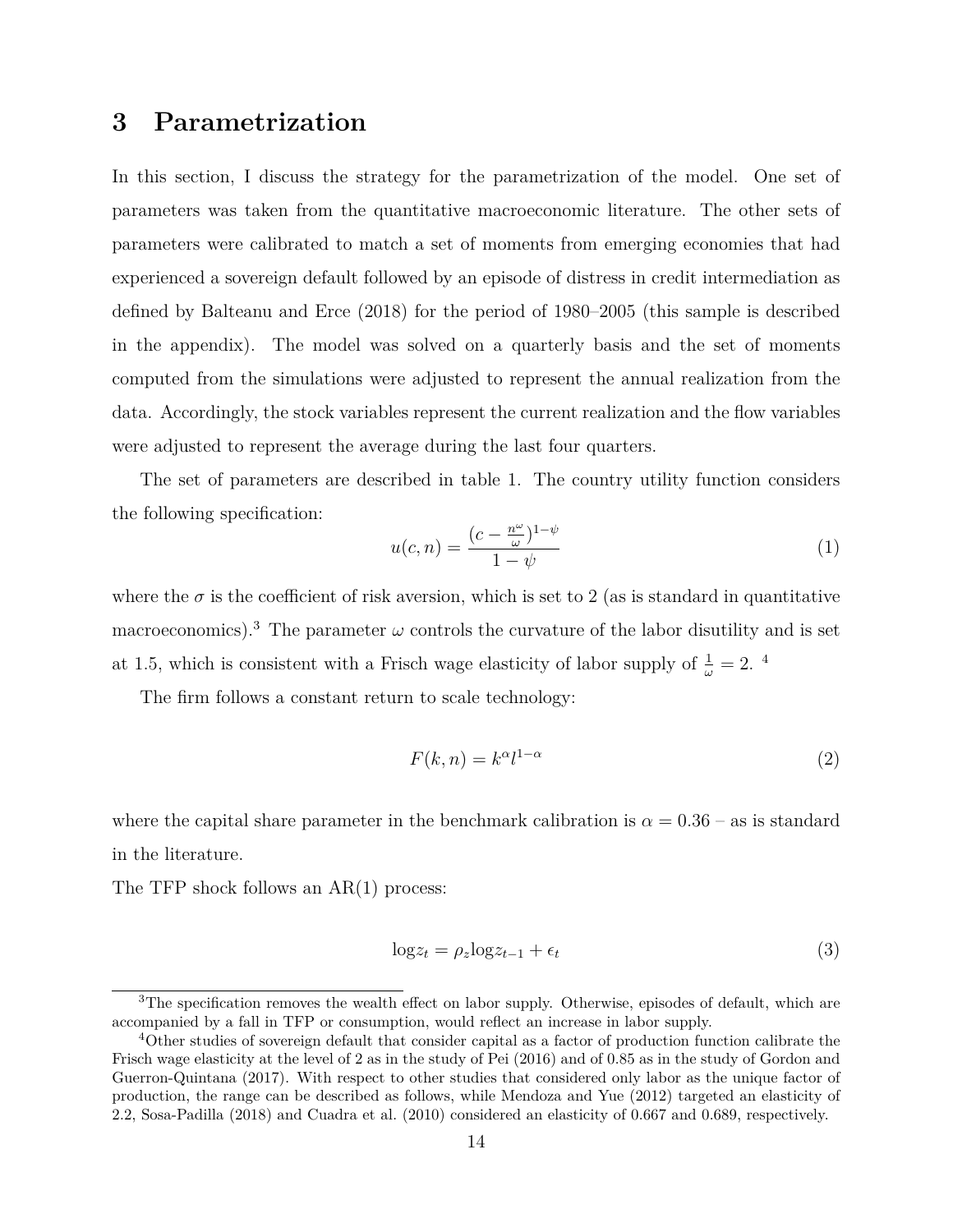with  $\epsilon_t \stackrel{\text{iid}}{\sim} N(0, \sigma_z^2)$ . I calibrated the parameters for TFP following the strategy of incorporating capital in a sovereign default model calibrated for emerging economies (see Roldan-Pena, 2011; Gordon and Guerron-Quintana, 2017; Park, 2017). On the one hand, the persistence process was settled at  $\rho_z = 0.95$ , which is line with values used in other studies. On the other hand, the standard deviation of the TFP was set at  $\sigma_z = 2.1\%$ , which is consistent with the volatility of output at  $\sigma_z = 2.4\%$  – the average standard deviation of the emerging economies experiencing domestic credit distress after a default measured with data from the International Financial Statistics (IFS) database.

The transferring to entering bankers was set to 0.003, which is consistent with the perfect interbank market parameter as shown in the study of Gertler and Kiyotaki (2010).<sup>5</sup>. The bankers' survival rate was set at  $\psi = 0.97$ , which is consistent with the findings of Bocola  $(2016)$  and Gertler and Kiyotaki  $(2010)$ .<sup>6</sup> I calibrated the parameter for the bank's financial frictions  $\lambda$  to match the deposits to the GDP average of 0.32 for the sample in the study of Balteanu and Erce (2018) using data from the Global Financial Development Database (GFDD) from the World Bank. The parameter *g* was set to match the government expenditure to GDP average of 15 % as observed in the IFS.

The capital depreciation rate  $\delta$  was set at 0.0425 (17 % annual rate) to target a level of investment-to-GDP of 0.22 as observed in the GFDD for upper–middle income countries. I used this parameter to target such statistics in line with those found by Gordon and Guerron-Quintana (2017) and Pei (2016). Also, the functional form for capital adjustment was set as

<sup>&</sup>lt;sup>5</sup>The parameter for the transferring for entering bankers remained low in order to not affect the aggregate implications of the model during default events. This parameter can resemble the period by period endowment that bankers received in the findings of Sosa-Padilla (2018). In fact, for this author, this parameter was important for measuring the exposure of the bank to sovereign risk. It can affect the size of the credit crunch and output drop. In the section designed for default events, we observed that the model was able to capture the drop in output observed in the model as well as without any parameter having driven this fall as shown in the study of Mendoza and Yue (2012) and Sosa-Padilla (2018)

<sup>&</sup>lt;sup>6</sup>In this model, the size of the parameter  $\psi$  impacts the size of the banking net worth that can be used as collateral  $\psi N + (1 - \psi)\bar{n}$ . A decrease in the survival rate increases the share of the net worth, which is composed of a constant endowment that the new banker receives. I tried to maintain a high enough banking survival rate  $\psi$  in order to avoid  $\bar{n}$  playing a role in the credit contraction. In general, other studies use a high value for this parameter as shown in the study of (Bocola, 2016), who estimated this parameter for Italy, (Gonzalez-Aguado, 2019), who used this parameter for bankers in emerging economies, and Perez, who used it to calibrate the share of debt held by banks.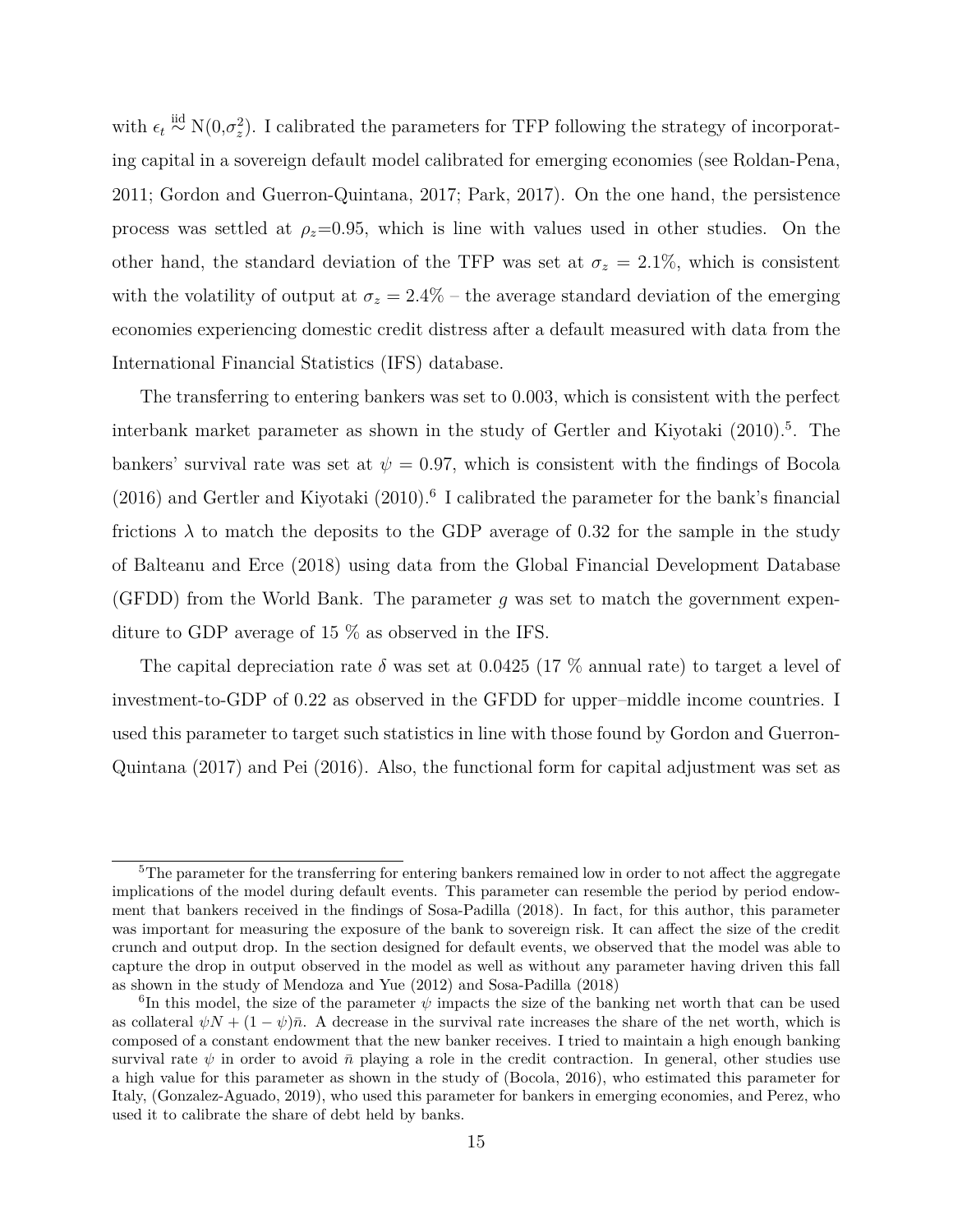is in the study of Gordon and Guerron-Quintana (2017)

$$
\Phi(k',k) = \frac{\Theta}{2}(k'-k)^2,\tag{4}
$$

where the parameter affecting the cost  $\Theta$  was set at 7 in order to match the volatility of the investment to volatility of output of 3.91 in the sample.

The value for the probability to reentry to financial markets after a default *θ* was set at 0.10, which is consistent with an exclusion of three years. This parameter was set in accordance with previous studies considering domestic defaults the estimate vary between 1.25-4 years (see Sosa-Padilla, 2018, Perez et al., 2015, and Pei, 2016).<sup>7</sup>

The discounting parameter *β* was set at 0.976 to match the annual default rate of 2.5 %. I considered a nonlinear cost of default *min{z,* 0*.*95*}* over the TFP as was demonstrated in the study of (Arellano, 2008) to calibrate an average of 12 % balance sheet exposure of domestic banks to government bonds using data from the IFS. This measure consisted of the ratio of an intermediary bank's net claims to government as a fraction of its net total assets. This captured the share of the consolidated financial system balance sheet, which is exposed to an outright default from government.<sup>8</sup>

On the one hand, this moment is important because it sets the average exposure of the balance sheet to the sovereign bond, which is the risky asset. On the other hand, it establishes the average target at which sovereign debt crowd-outs investment.

<sup>7</sup>Other quantitative considering the exclusion from international financial markets calibrate this parameter in order to be consistent with a range from 2-6 years, which is consistent with empirical estimates across a sample of episodes of default (see Richmond and Dias, 2009 and Gelos et al., 2011). While Richmond and Dias (2009) provided estimates of the average (median) time of exclusion between 5.7 (3) years, Gelos et al. (2011) found that, on average, it took around two to 4.5 years to recover partial market access. Quantitative studies analyzing sovereign default on external debt had targeted an average exclusion of around three–six years (see Arellano and Ramanarayanan, 2012, Cuadra et al., 2010, and Mendoza and Yue, 2012).

<sup>&</sup>lt;sup>8</sup>I constructed this measure following the method of Kumhof and Tanner, 2005, which is commonly used by several studies (see Gennaioli et al., 2014, Gennaioli et al., 2018, and Asonuma et al., 2015).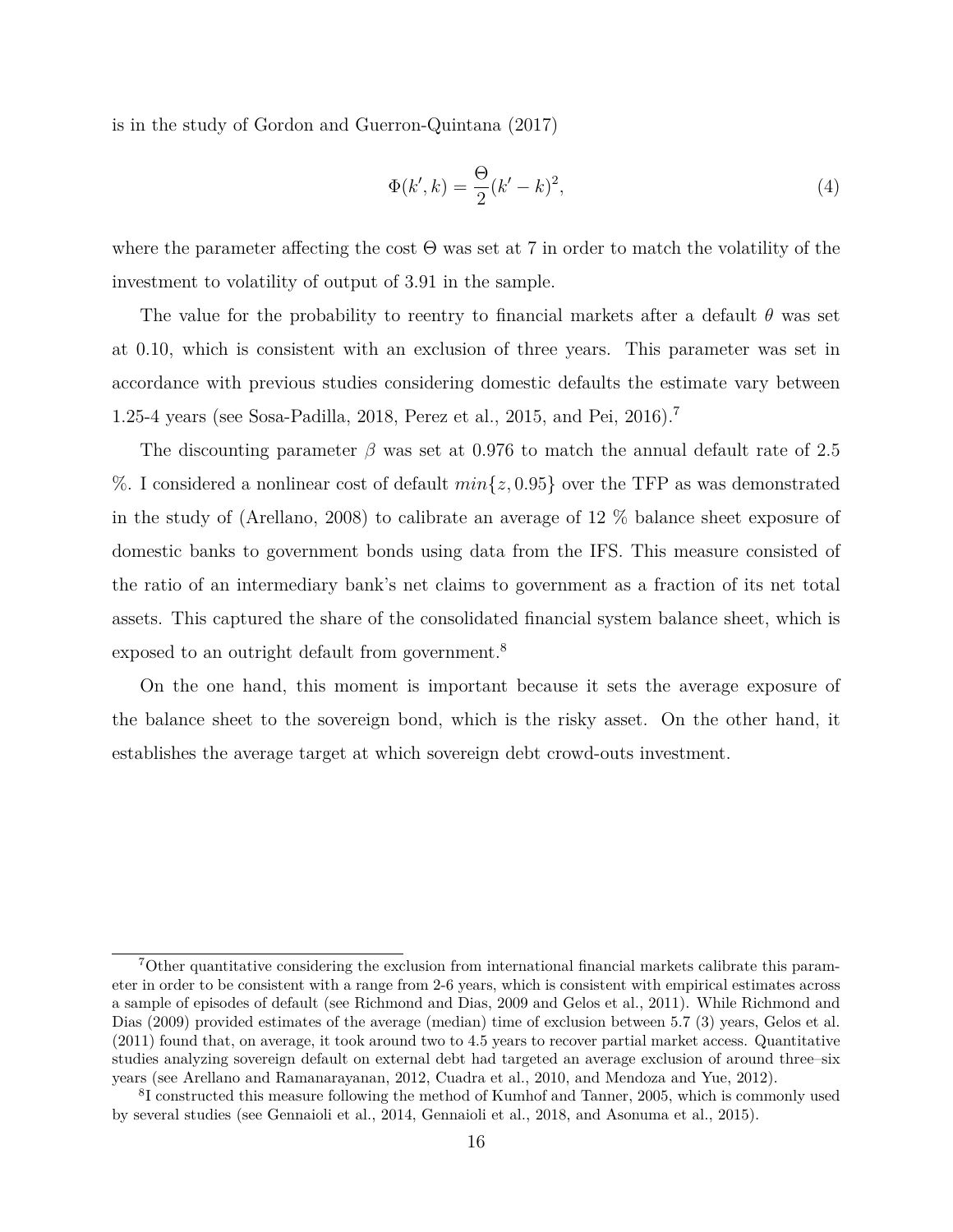| Parameter                            | Value              | <b>Source</b>                         |
|--------------------------------------|--------------------|---------------------------------------|
| Literature                           |                    |                                       |
| Bank's initial net worth             | $\bar{n} = 0.003$  | Gertler and Kiyotaki (2010)           |
| Capital share                        | $\alpha = 0.3\%$   | Standard                              |
| Curvature of labor disutility        | $\omega = 1.5$     | Frisch Labor elasticity               |
| TFP process                          | $\rho_z = 0.95$    | Emerging economies                    |
|                                      |                    |                                       |
| Calibrated                           |                    |                                       |
| <b>TFP</b> Volatility                | $\sigma_z = 2.1\%$ | Output volatility 1.5 $\%$            |
| Depreciation rate                    | $\delta = 0.0425$  | Capital to GDP 21 $\%$                |
| Collateral constraint                | $\lambda = 0.3$    | Deposits to GDP 25 $%$                |
| Discount factor                      | $\beta = 0.976$    | Annual default rate 2.5 $\%$          |
| Government expenditure               | $q = 0.09$         | Government expenditure to GDP 14 $%$  |
| Discount factor                      | $min\{z, 0.95\}$   | 12 % of bank's balance sheet exposure |
| Adjustment cost capital accumulation | $\Theta = 7$       | Investment to output volatility 4.25  |

Table 1: Quarterly Parameters used in the model

## **4 Results**

#### **4.1 Simulations results**

The model was able to reproduce targeted moments along with a set of untargeted moments. The model shows that, on average, one-third of the observed domestic debt can be issued. The ability of the model to obtain that level of domestic debt is related to the endogenous cost of default. As default triggers a decrease in net worth, it directly affects capital for the next period and its ability to raise deposits in the following periods. The difference between the saving and the lending rate is close to what it is observed in the data. On the part of the lending rate *R*, this spread incorporates the effect of the crowding-out of capital investment. The model demonstrates that consumption is more volatile than output as is usual in emerging economies and what is found in other studies of sovereign default. The correlation of output with consumption, deposits, and investment is closely related to the data. Finally, the hours worked are closely related to the standard of one-third of the total amount of time.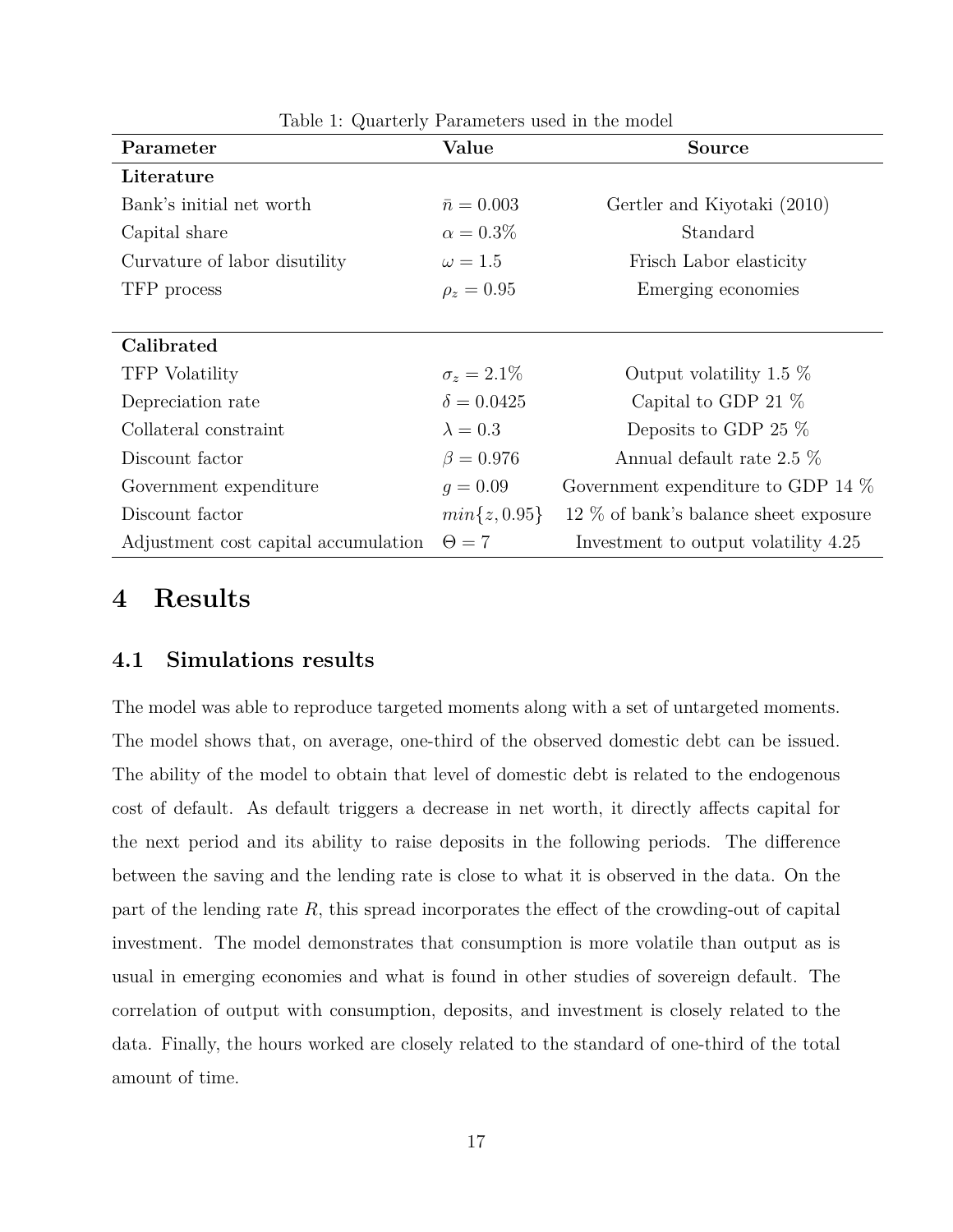| Model   | Data    |
|---------|---------|
| 0.10    | 0.17    |
| 6.71    | 6.94    |
| 2.10    | 1.47    |
| 0.98    | 0.60    |
| $-0.04$ | $-0.01$ |
| 0.38    | 0.50    |
| 0.31    | 0.33    |
|         |         |

Table 2: Data and Moments

| Target statistics                                       |      |      |
|---------------------------------------------------------|------|------|
| Mean Investment to GDP                                  | 0.22 | 0.21 |
| Standard deviation of output                            | 2.72 | 2.58 |
| Investment standard deviation to GDP standard deviation | 3.74 | 4.25 |
| Bank's balance-sheet exposure                           | 0.12 | 0.12 |
| Mean deposits to GDP                                    | 0.22 | 0.25 |
| Government's expenditure to GDP                         | 0.18 | 0.14 |
| Periods of exclusion (years)                            | 2.9  | 3    |
| Probability to default                                  | 2.7  | 2.5  |

All variables are logged and then de-trended using the Hodrick-Prescott filter, with a smoothing parameter of 6.25.

#### **4.2 Dynamics around events of associated**

In this section we study the model's ability to match the macroeconomic dynamics around episodes of default that could lead to a disruption in the intermediation of the domestic credit. In particular, I follow the work of Balteanu and Erce (2018), which identified events of sovereign default that were followed by a banking crisis in a period of up to three years. A default window considers three years in the run-up to default, the year of the default, and three years in the aftermath of the default. In these default event windows, I have contrasted the evolution of several observed variables by means of the simulations of the calibrated model.

Given the features of the model, I considered the default event classification used by Balteanu and Erce (2018) as a reasonable empirical benchmark for several reasons. First, it showed empirical evidence that suggested that, unlike default events not followed by a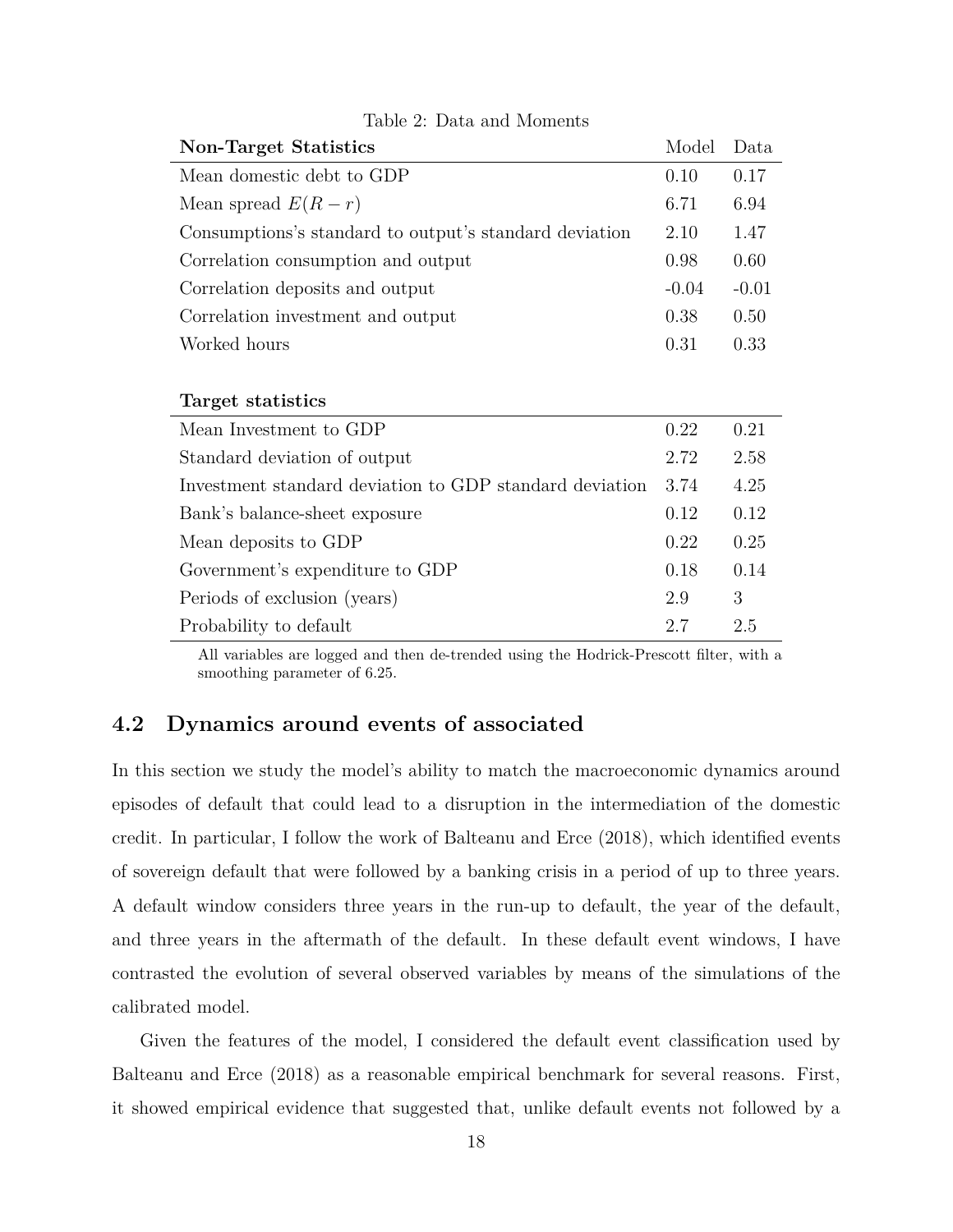domestic credit distress, in the run-up, banks were highly exposed to government debt, and the default triggered a systemic loss on banks' balance sheets. Therefore, this suggests that the main force triggering a banking crisis is the effect on the balance sheet caused by default.<sup>9</sup> Second, the definition of a banking crisis considers that there exists a major decrease in the external funding of banks through deposits. This is featured and included in the model, and its dynamics can be compared with the data. Third, the empirical evidence suggested that these episodes showed a limited capital account openness. These authors mentioned that in this context, governments rely more on domestic markets to issue debt. This is important as the model features a closed economy, and in these events, domestic and external debt accounts for 75 and 25)  $\%$  of the total public debt, respectively.<sup>10</sup>

Figure 1 plots the dynamics around a three-year window of a default followed by a banking crisis in the data and in the model. In this window, the time at zero implies the moment of default. While the negative periods imply the years in the run-up to default, the positive periods show the aftermath of the default. The green dotted lines show the deviation HP-filtered trend except for the labor supply and balance sheet, which are reported in levels. The shaded areas correspond to the intervals plus and minus one standard deviation from the mean. The solid blue lines are predicted by the model. Finally, the solid black bar at -1 shows the date at which the output reached a maximum prior to default.

The model is able to replicate the dynamics of several macroeconomic and financial variables. It can replicate the boom and bust dynamics in the run-up and in the aftermath of default. The timing of the model allows for these dynamics to be matched. First, as default reduces a bank's net worth, investment drops at  $T=0$ ; therefore, output and consumption drop until  $T = 1$ . Second, as the net worth decreases in  $T = 0$ , the external deposits that have to be paid in  $T = 1$  fall. The decrease in deposits affects the accumulation of new

<sup>9</sup>This dynamic is consistent with the evidence shown in the study of Gennaioli et al. (2018). In a complementary paper, Gennaioli et al. (2014) provided evidence showing that, upon default, a banking system highly exposed to government debt was associated with an important decrease in the credit flow of the economy.

<sup>&</sup>lt;sup>10</sup>In other classifications, it is difficult to differentiate the affect that external defaults have against domestic defaults. Sturzenegger and Zettelmeyer (2006) brought a detailed narrative regarding the unfolding at the run-up and aftermath of a sovereign default. They detailed that, while there existed a differentiated treatment of domestic and foreign debt holders in the default of Argentina in 2001 and Ecuador in 1999, these countries defaulted on both types of debt in a short period of time.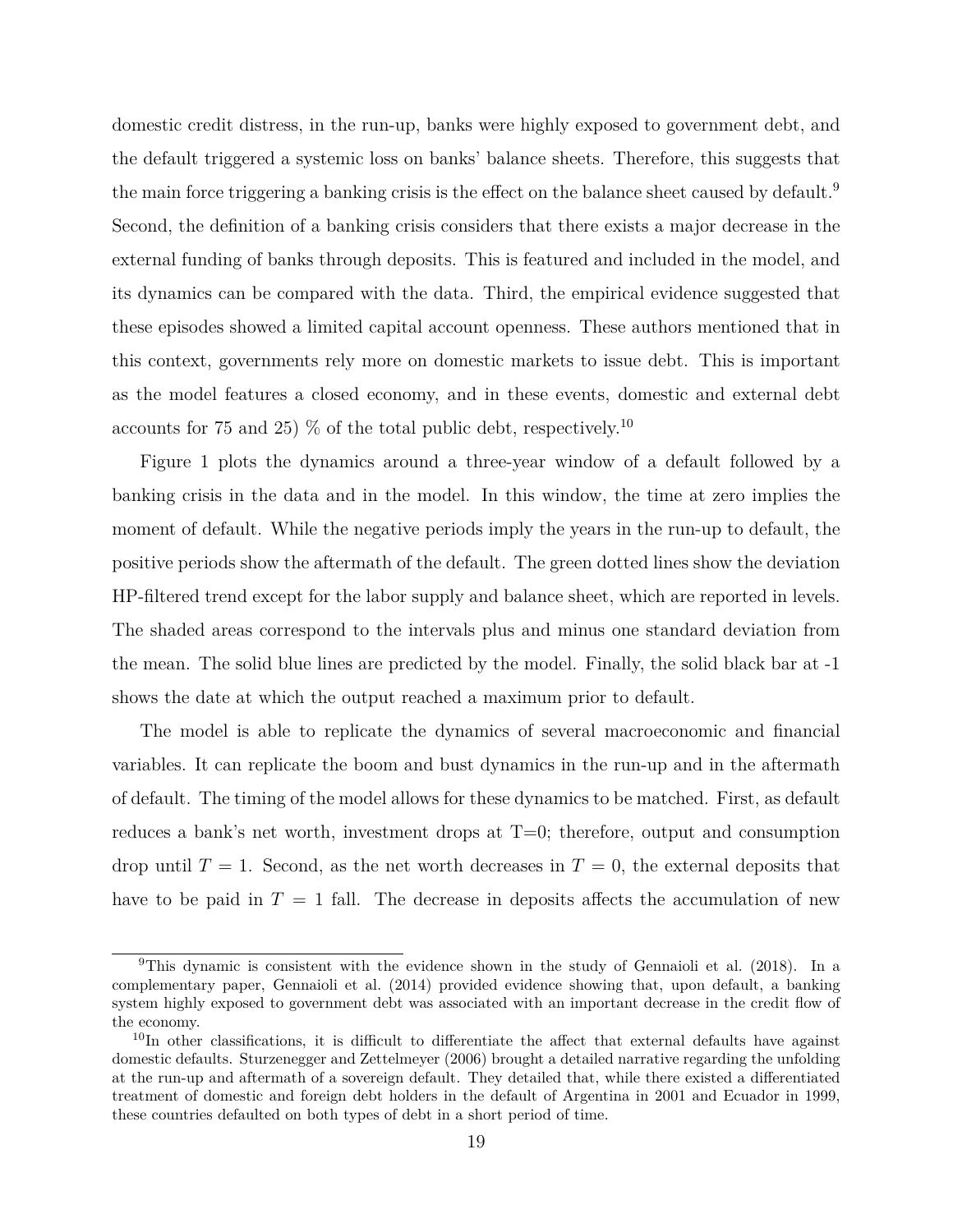capital goods in  $T = 1$ , which affects deposits issued in  $T + 2$ . In the plot, total assets drop at  $T=0$  and continue to fall until  $T=2$ . The model reproduces the first fall as the effect of a default on a bank's balance sheet. As capital is the only asset during default, the model reproduces this dynamic as a lag with respect to investment.



Source: Global Financial Database, International Financial Statistics, and author's calculations. Default event which is followed by a banking crisis given the database of Balteanu and Erce (2018). The solid blueline corresponds to the mean trajectory of the calibrated model's simulated at the default event. The green dashed line corresponds to the mean trajectory observed in the data at different default events followed by a banking crisis at the dates described in Balteanu and Erce (2018). The gray shadow area corresponds the interval of  $+/-$  ones standard deviation around the mean of the data. The solid black line at T=-1 is the moment at which the output find its highest realization previous to the default.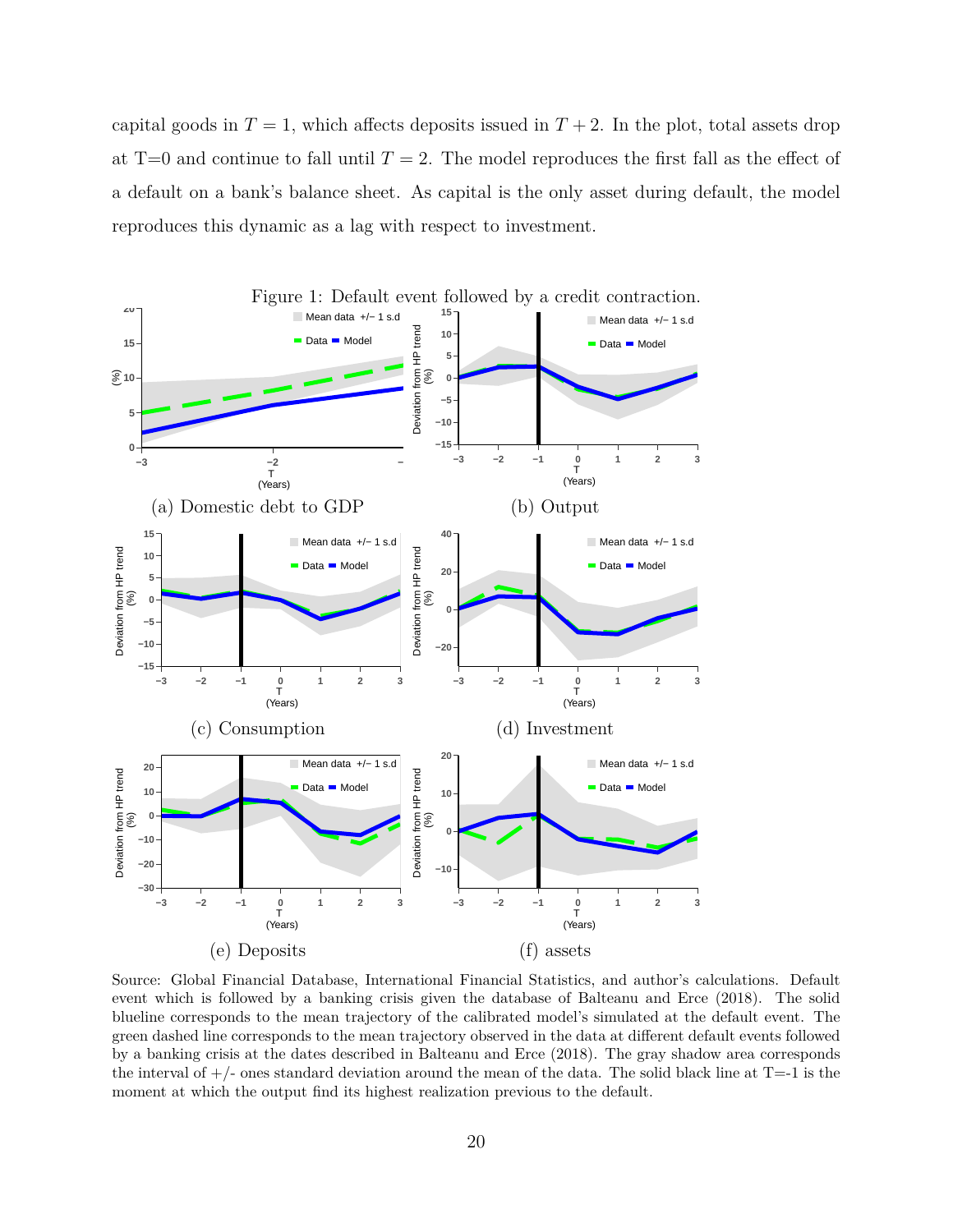I examine empirically whether, during a default, a bank's balance sheet exposure to the government's debt triggers adverse effects on investment. I follow the strategy shown by Gennaioli et al. (2014) to test whether a bank's balance sheet exposure is associated with a disruption on private credit markets. This strategy consists of regressing the variable expected to be disrupted on the event of default, the government's bondholdings as a share of the bank's balance sheet, and the interaction of both variables in the year previous to default.

I use a panel of countries including middle-income and high-income countries during the years between 1980–2005 using data from GFDD. The default events are those considered by Balteanu and Erce (2018). As a dependent variable, I consider two measures of investment: 1) investment as a deviation of the HP-filtered trend and 2) investment-to-GDP in annual growth rates. By using investment as a deviation of the HP-filtered trend, I test whether the model's predictions can be observed in the observed data. By using the investment-to-GDP, I use a similar variable to that used by Gennaioli et al. (2014), and I test if the exposure to the government's bonds affect the level capital formation in economies experiencing default.

In terms of the empirical strategy, I depart from that used by Gennaioli et al. (2014) by separating default events of those where the default was followed by a contraction in domestic credit from those where the default did not affect credit. The specification of the regression is as follows;

$$
\Delta\left(\frac{inv_{i,t}}{y_{i,t}}\right) = \beta_1(\text{Default}^{CD}_{i,t-1}) + \beta_2(\text{Default}^{CD}_{i,t-1}) \cdot (\text{Bondholdings}_{i,t-1})
$$

$$
\beta_3(\text{Default}_{i,t-1}) + \beta_4(\text{Default}_{i,t-1}) \cdot (\text{Bondholdings}_{i,t-1})
$$

$$
+ \beta_5(\text{Bondholdings}_{i,t-1}) + \alpha_i + \nu_t + \mathbf{X}'_{i,t-1} \gamma + \epsilon_{i,t}.
$$

$$
(5)
$$

where the *i* superscript identifies countes, the *t* superscript identifies years, and the CD superscript represents the default events with credit distress after the default  $-$  as identified by Balteanu and Erce (2018). The bank's balance sheet exposure is measured as discussed in the calibration. In addition, I use control for shocks that affect the supply and demand for credit during episodes of default.<sup>11</sup>. I allow the interaction and the testable implication

<sup>&</sup>lt;sup>11</sup>While it is difficult to describe a causality from default and bank exposure on credit on credit, I intend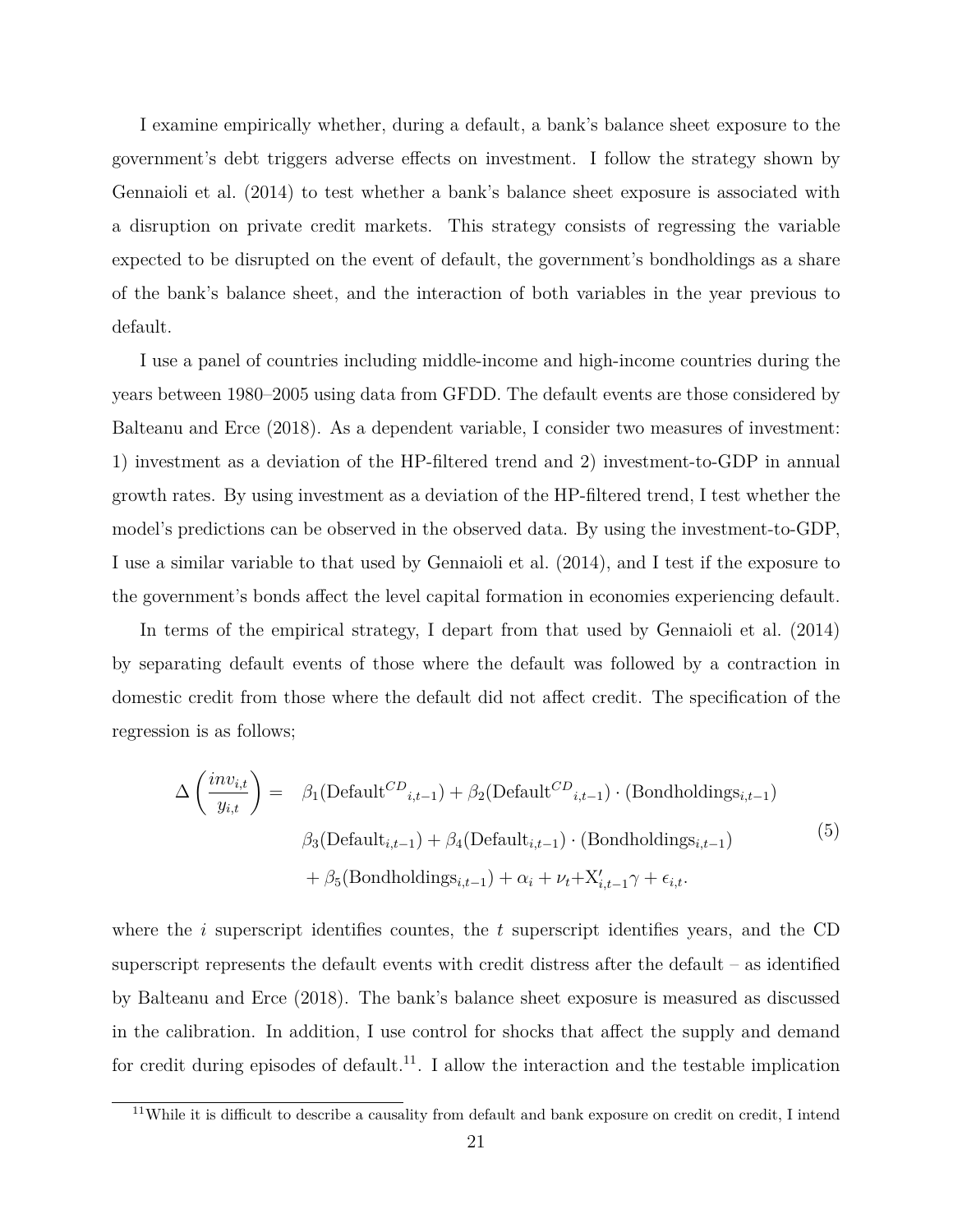is that investment as a deviation to HP-filtered trend (investment to GDP) decrease after default in countries with banks more exposed to sovereign debt (i.e.  $\beta_3 < 0$ ).

Panel (a) in table (3) shows the estimates for (5) when the dependent variable is an investment that deviates from the HP-trend. In this regression, we can observe that the interaction is statistically significant, and its range is around *−*0*.*19 to *−*0*.*24. With this estimate, the impact of a default when banks hold an exposure of 12% is around a 2*.*28% to 2*.*88% drop of investment as deviation of its HP-filter. Panel (b) in table (3) shows

|                                                                                         |      | Panel a: Investment deviation to HP-filtered trend |             |             |  |
|-----------------------------------------------------------------------------------------|------|----------------------------------------------------|-------------|-------------|--|
|                                                                                         | (1)  | (2)                                                | (3)         | 4)          |  |
| $(\text{Default}_{i,t-1}^{CD})$ . (Bondholdings <sub>i,t-1</sub> ) -0.195 <sup>**</sup> |      | $-0.190**$                                         | $-0.241***$ | $-0.230***$ |  |
| Observations                                                                            | 1470 | 1470                                               | 1470        | 1300        |  |
| Country Fixed Effects                                                                   | No   | Yes                                                | No          | Yes         |  |
| Annual Time Effects                                                                     | No   | Nο                                                 | Yes         | Yes         |  |

#### Table 3: Regression: Investmentand on Default and Bondholdings

|                                                        | <b>Panel b:</b> Investment to GDP |      |                                      |              |  |
|--------------------------------------------------------|-----------------------------------|------|--------------------------------------|--------------|--|
|                                                        | (1)                               | (2)  | (4)                                  |              |  |
| $(Default_{i,t-1}^{CD}) \cdot (Bondholding s_{i,t-1})$ |                                   |      | $-0.0586**$ $-0.0351**$ $-0.0760***$ | $-0.0291***$ |  |
| Observations                                           | 1504                              | 1504 | 1504                                 | 1472         |  |
| Country Fixed Effects                                  | No                                | Yes  | No                                   | Yes          |  |
| Annual Time Effects                                    | No                                | Nο   | Yes                                  | Yes          |  |

The specification which include country fixed effects and annual time effects includes controls. The specification without controls remains statistically significant in the interaction term for bond-holdings and default.

the estimates for (5) when the dependent variable is the investment to GDP. In this regression, we can observe that the interaction is statistically significant, and its range is around *−*0*.*0351 to *−*0*.*076. With this estimate, the impact of a default when banks hold an exposure

to capture a negative correlation that prevails once other economic conditions are accounted for. By using GDP growth, unemployment, and inflation, I control for the adverse economic conditions that affect the demand for credit and the distress that could trigger default episodes. I consider exchange rate depreciation as this could affect the balance sheet of non-banking private agents and their demand for credit. Given that governments could issue debt in foreign currency, a depreciation is also associated with a potential default. I also consider episodes of sudden stops that affect the supply of credit for private agents, including the banking and public sectors. Finally, I control for the existence of a banking crisis previous to the default event as these had an effect on credit prior to the realization of the government's debt repudiation.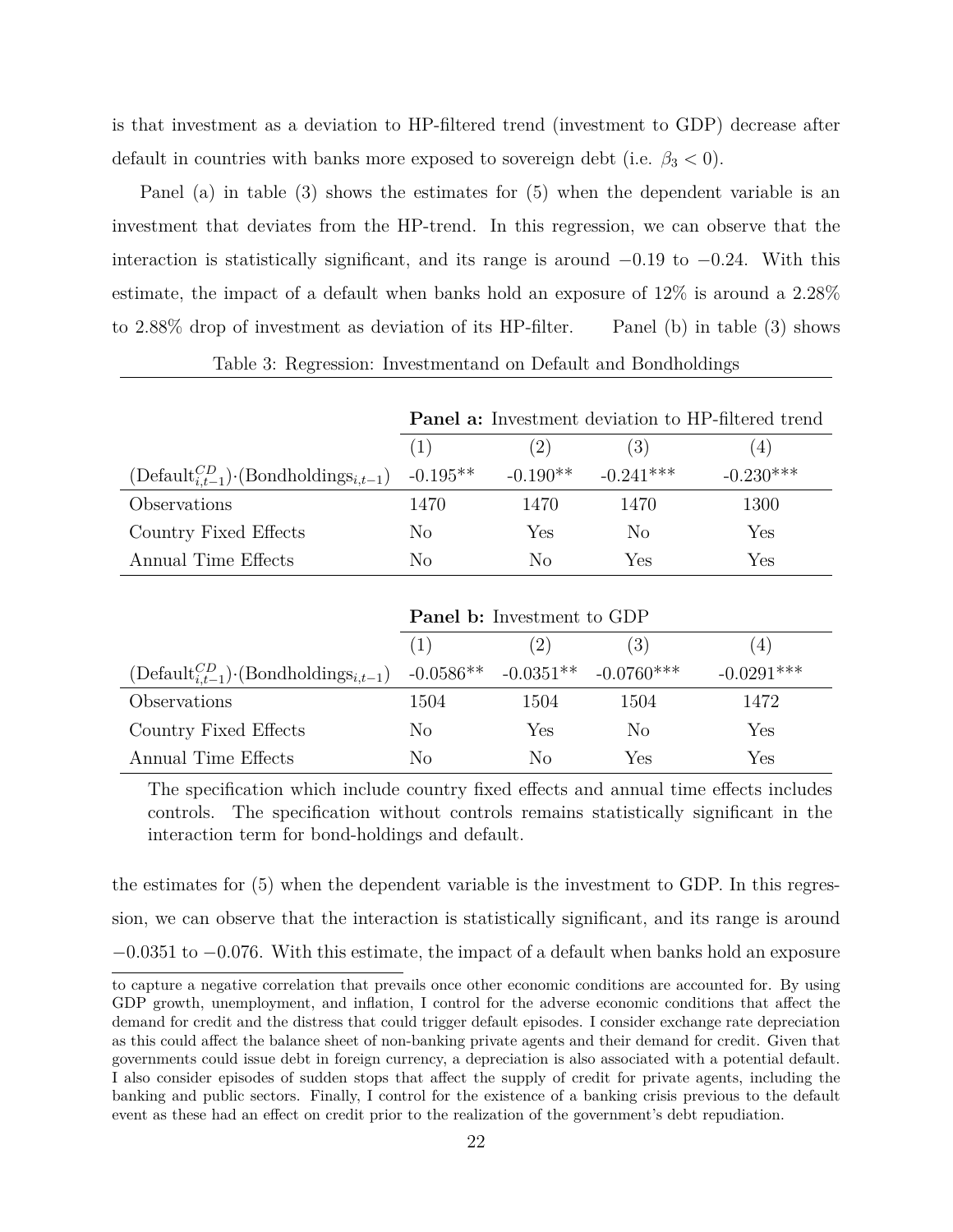of 12% is a drop of around 0*.*421% to 0*.*912% in the investment to GDP.

#### **4.3 Sensitivity analysis: distortions in capital accumulation**

I analyze how the default incentives and capital accumulation interact in the model. On the one hand, sovereign borrowing affects capital accumulation by reducing banks' resources that can be used for investment. At the same time, capital is an asset that can be used for insurance against TFP shocks. Therefore, sovereign borrowing affects the accumulation of assets that can be used for consumption smoothing (see Gordon and Guerron-Quintana, 2017; Pei, 2016. In the model, sovereign borrowing is a costly process that, by affecting capital accumulation, decreases the ability of the government to smooth consumption. On the other hand, by increasing the cost of default, a higher issuance of sovereign debt decreases the default probability.

In this section, I quantitatively evaluate the ex-ante effects of government borrowing vis-a-vis its effects ex-post in the model. I recalibrate the model in order to target a moment that affects government borrowing ex-ante while retaining all the other parameters of the benchmark calibration. In particular, in order to measure the ex-ante effects of default, I focus on how capital accumulation statistics, namely, mean investment to GDP and the volatility ratio of investment to GDP, can be affected by the new targeted moment. In order to measure the effects on consumption smoothing, I compute the volatility ratio of consumption to GDP. In order to measure the ex-post cost of default, I use the drop in output.

First, I evaluate how an increase in the banks' bondholdings as a share of total assets affects ex-ante investment, the volatility ratio of investment to GDP, and consumption to GDP. I contrast these effects with an adjustment in the probability to default. Second, I provide evidence that economies with high access to deposits show higher investment and a lower volatility ratio of investment to GDP and consumption to GDP. I recalibrate the model to match deposits to GDP and show that the model is able to reproduce this pattern. I explain the quantitative properties of the model that allow for the reproduction of this empirical pattern.

Bondholdings In Table 4, I study the importance of bondholdings' exposure in the model.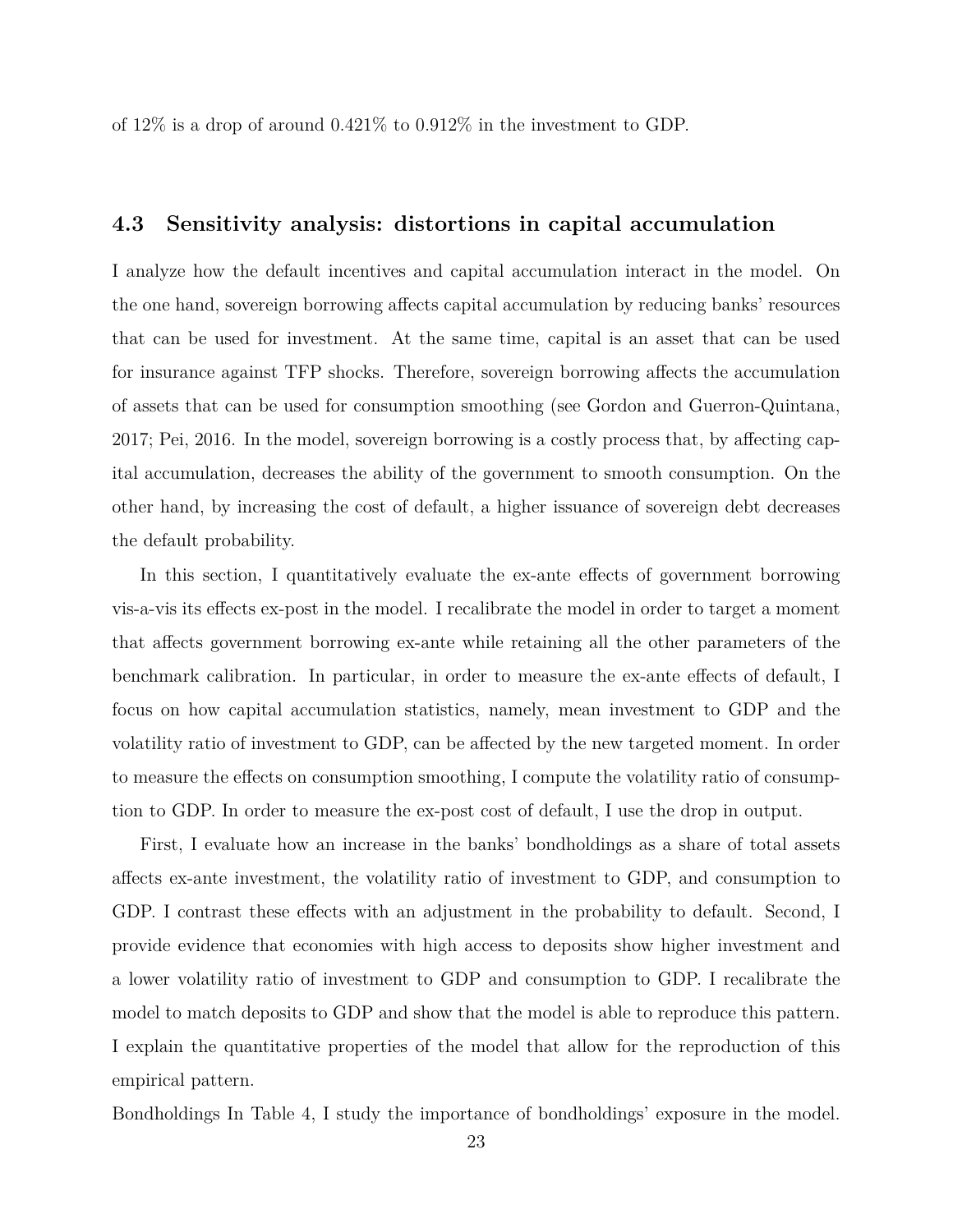The discount parameter *β* is set at 0.9427 in order to match a share of bondholdings to total assets at 0.20. The model predicts that investment to GDP decreases from 0.22 to 0.18 as more assets are used to finance government borrowing. The volatility ratio of investment to GDP and consumption to GDP increases by 40 % and 54 %, respectively. This increase in the volatility ratio implies that more debt is absorbed by banks and that this issuance disrupts the flow of funds more frequently. As a consequence of the lower capital accumulation, the insurance that capital provides in fluctuations of GDP decreases. For these reasons, the model predicts that the volatility ratio of consumption to GDP increases.

| Table 4: Model recalibration           |                                                   |                   |  |
|----------------------------------------|---------------------------------------------------|-------------------|--|
|                                        | <b>Panel a:</b> Government bonds to bank's assets |                   |  |
|                                        | Benchmark                                         | High              |  |
|                                        | 0.12                                              | 0.18              |  |
| Mean Investment to GDP                 | 0.22                                              | $0.18\downarrow$  |  |
| Investment std. dev. to GDP std. dev.  | 3.74                                              | $4.63$ ↑          |  |
| Consumption std. dev. to GDP std. dev. | 2.10                                              | $2.38 \uparrow$   |  |
| Probability to default                 | 2.7                                               | $1.01 \downarrow$ |  |

In the table we recalibrate the model to match the statistic related to the column High. In panel A, I recalibrate the model to match an exposure of 0.20 which is associate with a change in the persistence parameter. In order to compare for the excess of volatility with respect to GDP, I recalibrate the standard deviation of the TFP shock.

**Deposits** The first two columns from Table 5 show the conditional moments for a high and low level of deposits to GDP that was observed in the sample of countries from the data. In order to determine if a country is part of the group of high or low level, I computed the mean deposits to GDP for each country around the sample period and sorted the observations above or below the median as high or low, respectively. The conditional moments are the mean investment to GDP, volatility ratio of investment to GDP, and volatility ratio of consumption to GDP for each group (i.e. high or low). The third and fourth columns of Table 5 show moments simulated by a calibration of the model in order to target the high and low level of deposits to GDP by modifying the parameter for the financial friction .

The data shows that economies with high or low access to deposits to GDP observe higher or lower capital accumulation and a lower or higher volatility ratio of investment to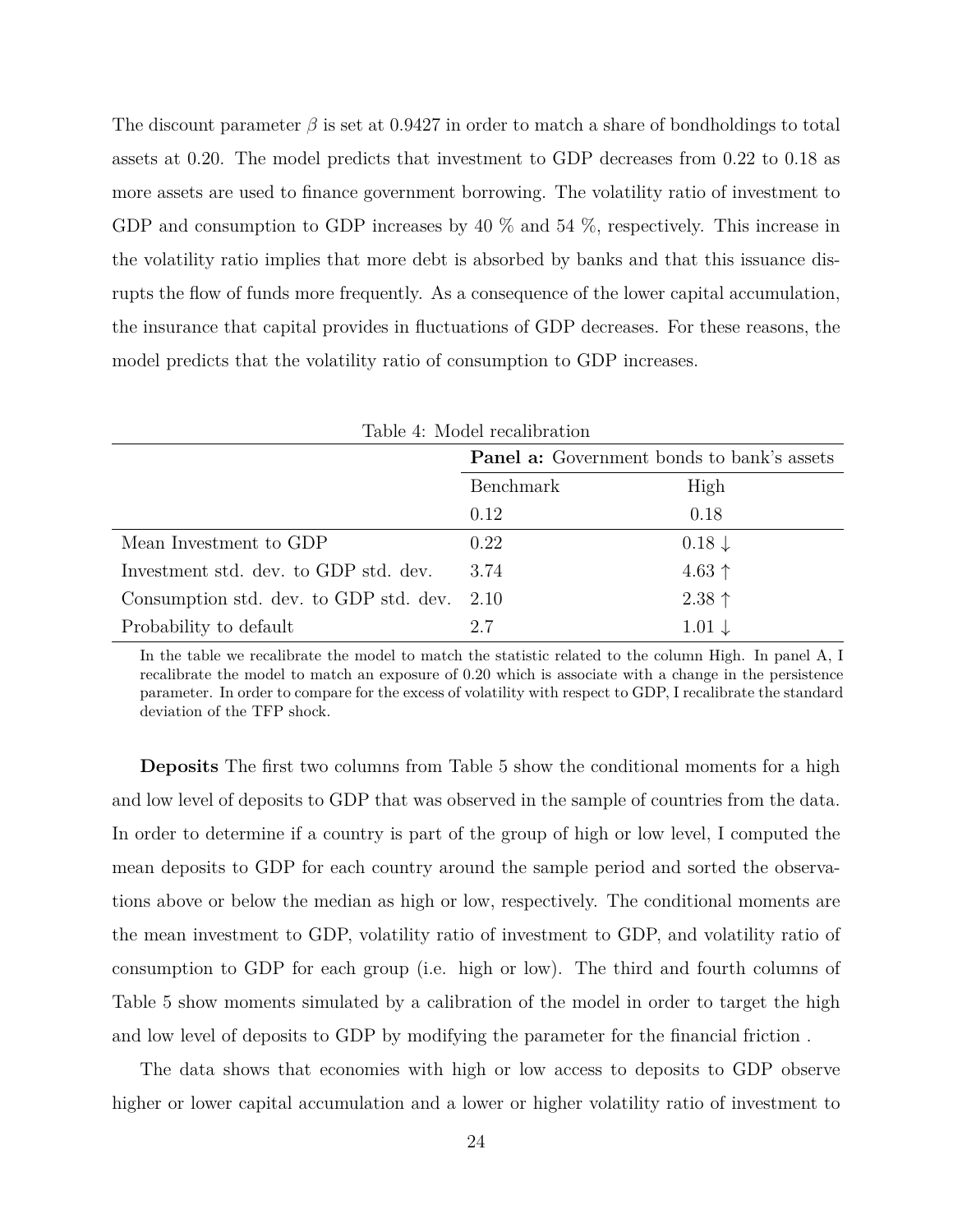GDP and consumption to GDP, respectively. The model is able to recover the same feature. This feature highlights the role of capital as an asset for consumption smoothing. In the model, the economy has a higher access to deposits as it increases the share of net worth *λ* that can be used as a collateral. Ex-ante banks expand the resources available that can be used for investments and for bond purchases. As can be observed, with a higher access to deposits, the capital accumulation increases. Also, the volatility ratio of investment to GDP decreases as bond issuance has lower distortions in this economy. Hence, the volatility ratio of consumption to output also decreases as capital is used as an insurance against TFP shocks.

| Table 5: Model predictions                  |        |               |       |      |
|---------------------------------------------|--------|---------------|-------|------|
|                                             | Data   |               | Model |      |
|                                             | Low    | High Low      |       | High |
| Mean deposits to GDP                        | 0.15   | $0.34$ $0.15$ |       | 0.32 |
| Mean Investment to GDP                      | (1.19) | 0.22          | 0.17  | 0.28 |
| Investment std. dev. to GDP std. dev.       | 4.81   | 3.68          | 3.53  | 3.71 |
| Consumption std. dev. to GDP std. dev. 1.52 |        | 1.42          | 2.45  | 2.10 |
| Probability to default                      |        |               | 7.8   | 1.28 |

In the table we recalibrate the model to match the statistic related to the column Data. I recalibrate the model with the parameter  $\lambda$  to match countries with low deposits to GDP and high deposits to GDP. In order to compare for the excess of volatility with respect to GDP, I recalibrate the standard deviation of the TFP shock.

The ex-post cost of default also changes when the economy faces different targeted levels of deposits. The probability to default decreases as the economy has higher assets to deposits. This is for two reasons. First, in the model, a higher level of collateral  $\lambda$  used for deposits introduces a higher credit disruption in the economy. Therefore, it is costly for the government to decrease the supply of external funds when this provides an important share of resources in order to invest and to buy bonds. Second, as the economy has more capital, the economy has more resources to repay. In the current case, as more deposits decrease the crowding-out of capital, it allows for the accumulation of a higher stock of capital.

The two effects can be illustrated in Figure 2. Panel (a) shows the default probability when banks issue high and low claims from a household's deposits, which hold capital, and the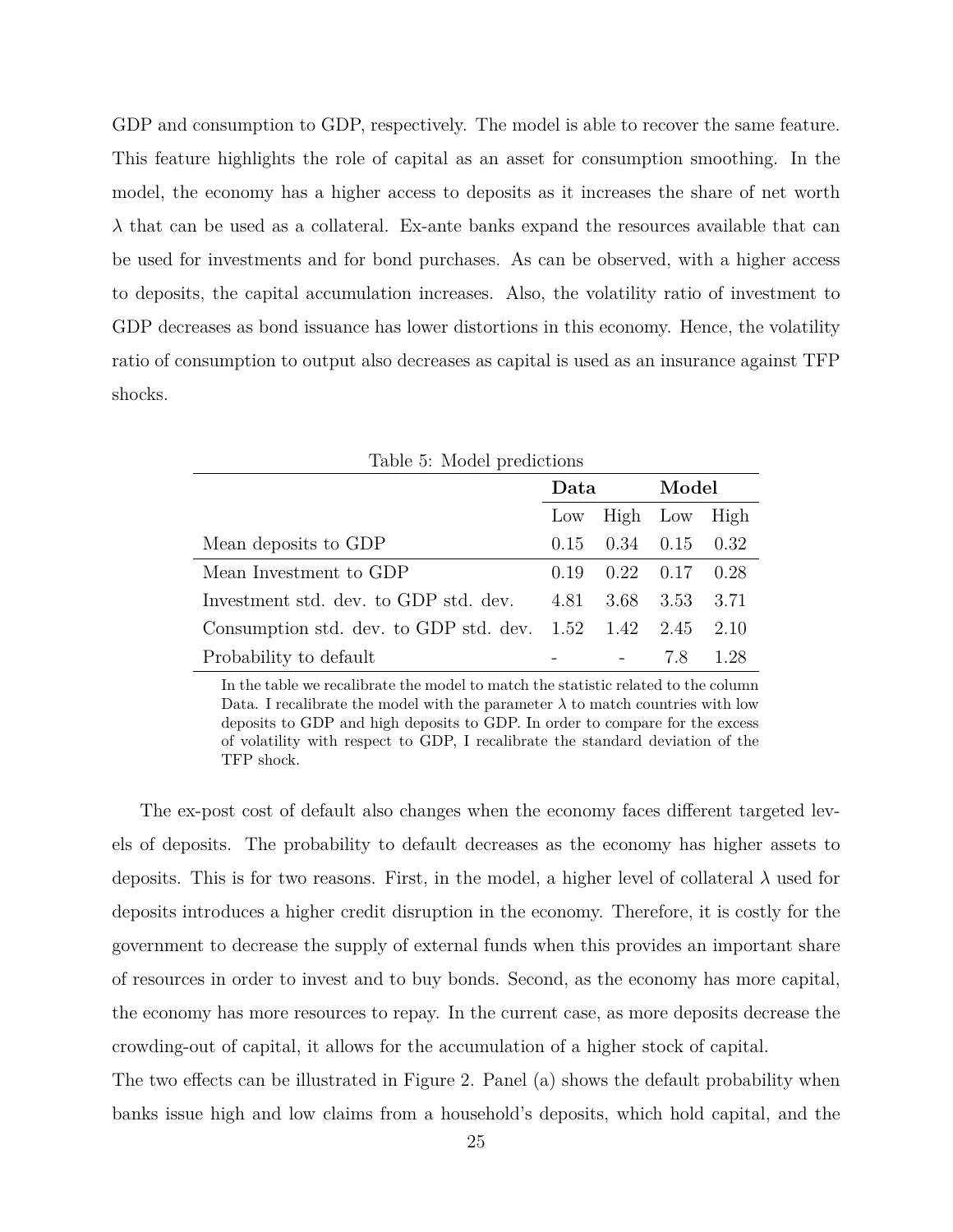TFP at the median level of the grid on its respective dimension. The solid and dotted lines show the probability of default for a high or low level of deposits, respectively and which are values above or below the mean level of deposits in the grid, respectively. In this plot, the probability to default for a high level of deposits is always below that for a low level of capital. The government will try to avoid default when the level of external finance is high. Panel (b) shows the default probability when the economy accumulates a high or low level of capital, holding deposits and the TFP at the median level of the grid on its respective dimension. The solid and dotted lines show the probability of default for a high or low level of capital accumulated above or below the mean capital in the grid, respectively. The probability to default for a high level of capital is always below that for a low level of capital. As mentioned above, a higher stock of capital allows the government to repay with higher probability.



Source: Author's calculations. Probability of default in the model along different levels of government's debt. Panel (a) shows the probability of default when the economy face high and low levels of deposits. Panel (b) shows the probability of default when the economy face high and low levels of aggregate capital.

#### **4.4 Tax adjustment during the default episode**

The simulations of the numerical solution show that during a default episode, the government is able to cushion a sudden increase in the labor tax in order to repay its debt and maintain its level of expenditure *g*. Figure 3 shows the dynamics of the labor tax rate in equilibrium vis-a-vis the tax rate that arise in cases of repaying and continuing to issue debt around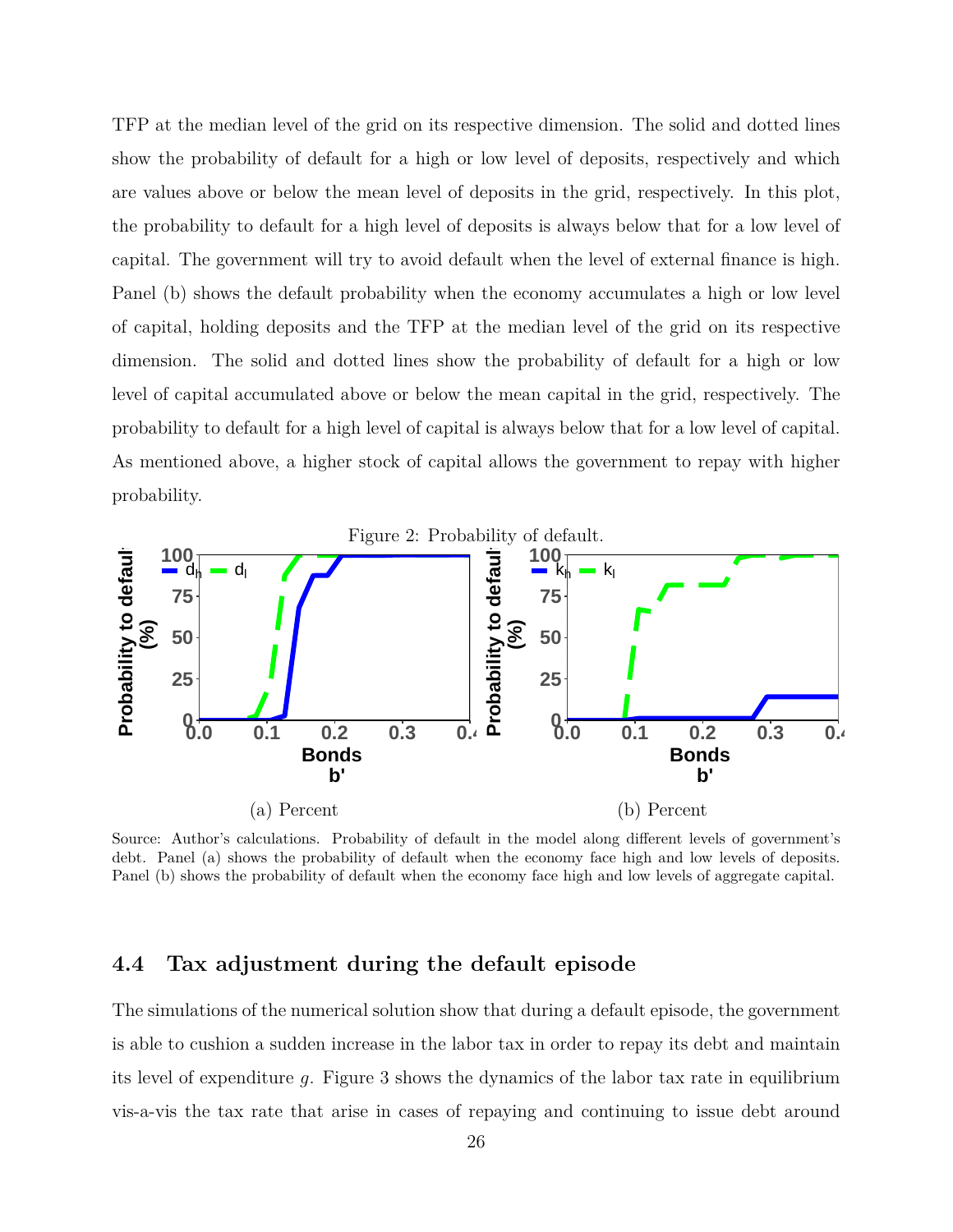the default window. The solid and dotted lines show the dynamics of the equilibrium and counterfactual tax rates in cases of default and repayment, respectively. Once default is announced, the tax rate suddenly increases in both cases, but the adjustment is lower in the default equilibrium by 6 %. This difference in the adjustment is almost constant in the aftermath of default. In this setup, the government uses default as a mechanism to avoid a sudden increase in the wage rate  $\text{tax.}^{12}$ 



Figure 4: Percent

Source: Author's calculations. Labor tax rate during a default episode. The solid line in black shows the tax rate that the government impose in equilibrium in case of a default. The dotted line in blue shows the tax rate that arise in case of repaying its debt instead of defaulting.

 $12$ The adjustment in tax rates is a similar property to that shown by Sosa-Padilla (2018). In fact, this author quantified that, for Argentina's default in 2001, the government should have levied a tax 20 % higher in case of repayment. Also, contrary to my findings that wage rates increase even around default, this author believed that the wage rate should decrease in a default.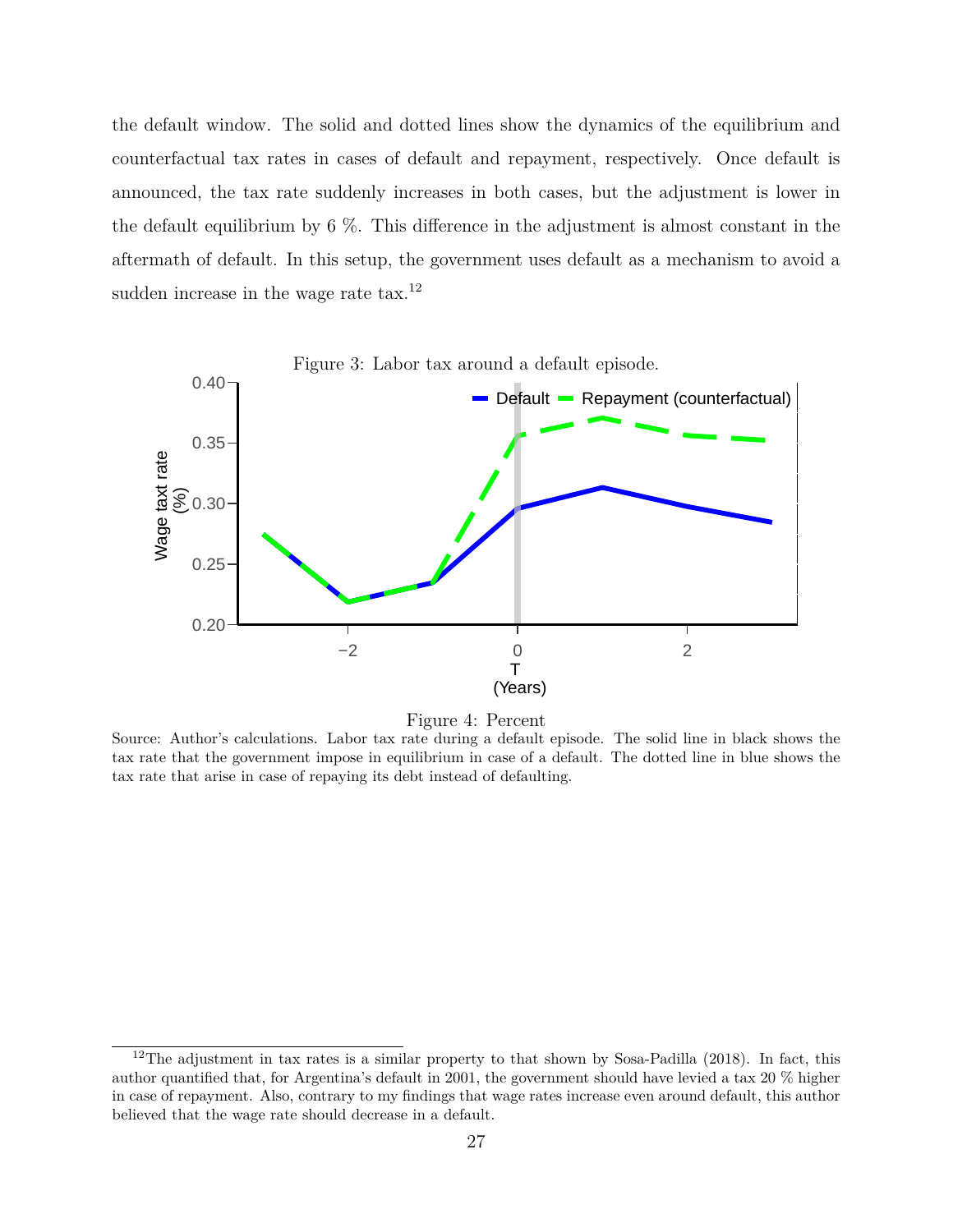## **5 Conclusion**

In this paper, I studied how capital accumulation can be disrupted by a sovereign default through financial intermediation. I explored these consequences in a model that combined capital accumulation, sovereign default, and financial frictions. In the model, banks make investment decisions for capital accumulation in the economy. Governments can only sell bonds to banks; hence, the resources used for buying bonds crowd-out investment. Banks can accumulate net worth and issue it as a collateral for receiving deposits from households. During a sovereign default, a bank's net worth decreases, its ability to issue deposits also decreases, and it adjusts its investments in new capital goods.

I calibrated the model to match the moments of a set of economies that experienced a default followed by a credit disruption. I have shown that the calibrated model can reproduce the untargeted dynamics around default of output, investment, deposits, and assets for these economies. After the default, capital is the only asset in a bank's balance sheet; therefore, the dynamics of assets and deposits are driven by capital accumulation after default. I provided empirical evidence that supports the fact that, during a default, capital accumulation is negatively correlated with the ratio of bonds to assets held by banks.

I used the calibrated model to show how ex-ante to a default, sovereign debt decreases capital accumulation and increases investment volatility. In fact, this suggests that disrupting capital accumulation decreases its ability to insure against TFP shocks. Therefore, the model shows the volatility ratio of consumption to GDP increases, which is associated with a lesser ability to smooth consumption.

Finally, I demonstrated, in the sample of economies considered, that those with lower or higher access to deposits face lower or higher capital accumulation and higher or lower volatility ratio of investment to GDP and consumption to GDP, respectively. The model was able to reproduce this fact by considering the ability of capital to be used as an insurance against TFP shocks. In the model, a lower access to deposits implied that resources available for a bank's operations decrease. In fact, banks invest less in capital as they have to buy bonds. In turn, as banks are constrained in the use of funds, bond issuance produces investments that become more volatile with respect to GDP. As capital is reduced and its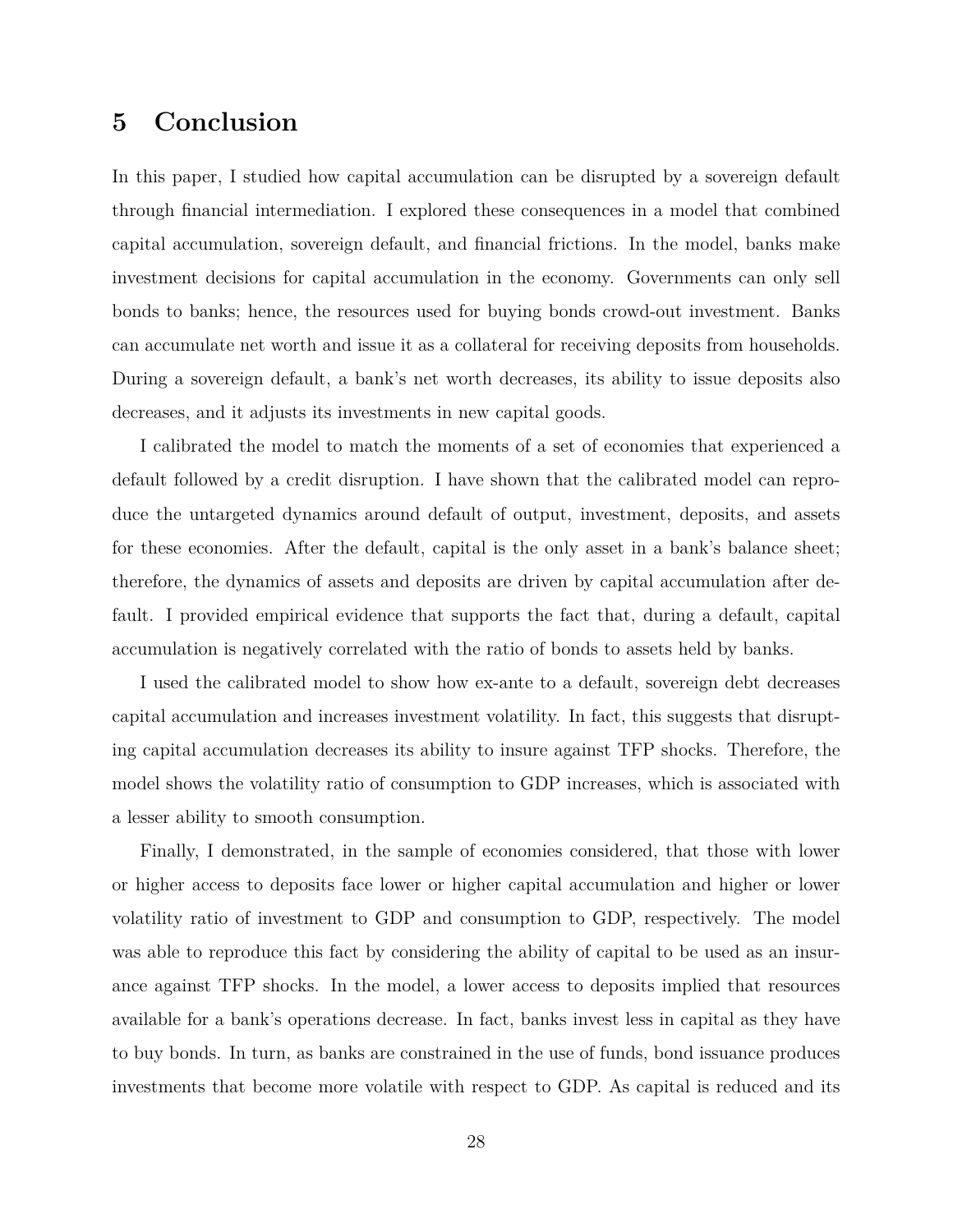accumulation becomes more volatile, the ability of capital to insure the economy against shocks to TFP is reduced.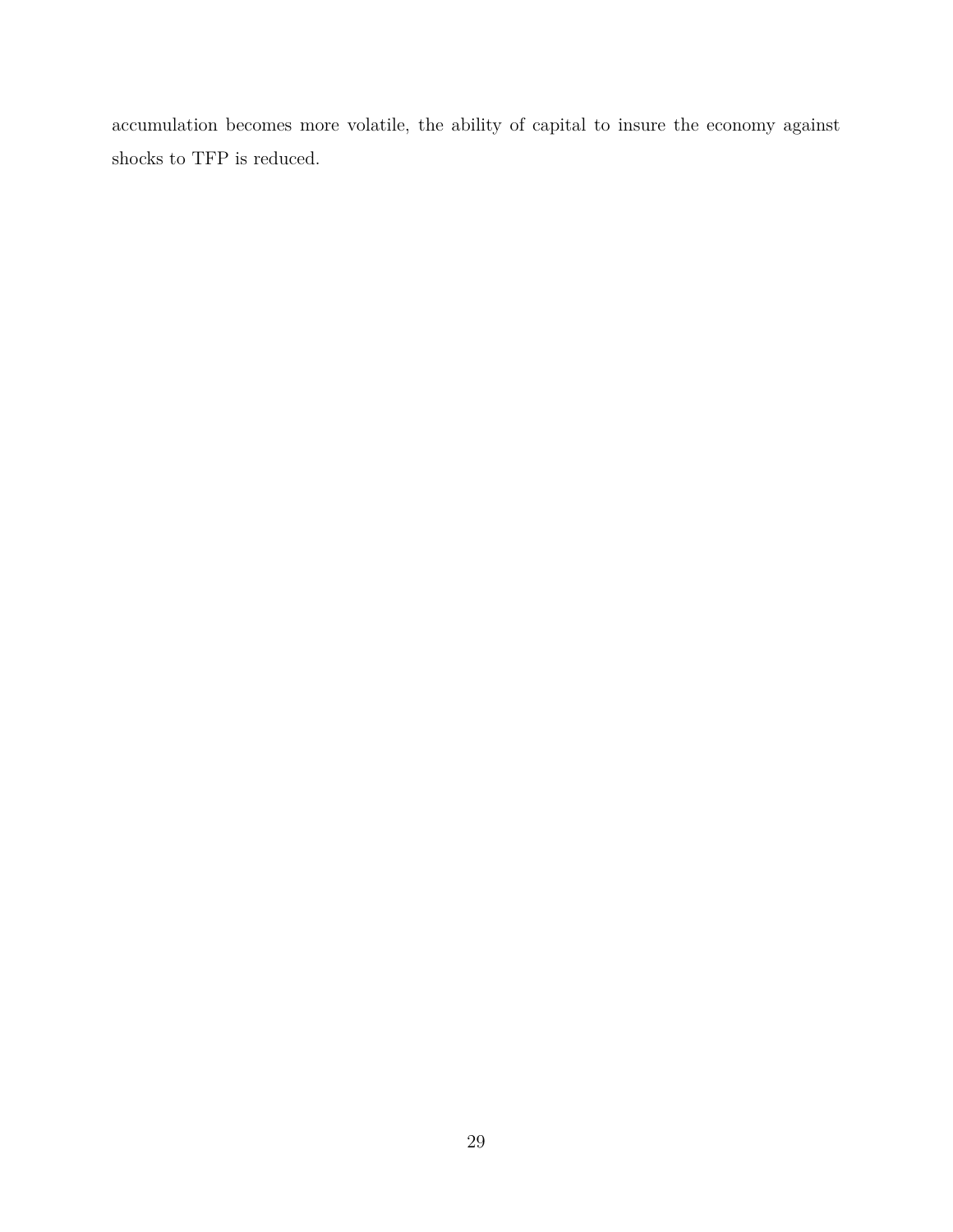## **References**

- Cristina Arellano. Default risk and income fluctuations in emerging economies. *American Economic Review*, 98(3):690–712, 2008.
- Cristina Arellano and Ananth Ramanarayanan. Default and the maturity structure in sovereign bonds. *Journal of Political Economy*, 120(2):187–232, 2012.
- Mr Tamon Asonuma, Said Bakhache, and Heiko Hesse. *Is Banks' Home Bias Good or Bad for Public Debt Sustainability?* Number 15-44. International Monetary Fund, 2015.
- Irina Balteanu and Aitor Erce. Linking bank crises and sovereign defaults: Evidence from emerging markets. *IMF Economic Review*, 66(4):617–664, 2018.
- Javier Bianchi, Juan Carlos Hatchondo, and Leonardo Martinez. International reserves and rollover risk. *American Economic Review*, 108(9):2629–70, 2018.
- Luigi Bocola. The pass-through of sovereign risk. *Journal of Political Economy*, 124(4): 879–926, 2016.
- Gabriel Cuadra, Juan M Sanchez, and Horacio Sapriza. Fiscal policy and default risk in emerging markets. *Review of Economic Dynamics*, 13(2):452–469, 2010.
- R Gaston Gelos, Ratna Sahay, and Guido Sandleris. Sovereign borrowing by developing countries: What determines market access? *Journal of international Economics*, 83(2): 243–254, 2011.
- Nicola Gennaioli, Alberto Martin, and Stefano Rossi. Sovereign default, domestic banks, and financial institutions. *The Journal of Finance*, 69(2):819–866, 2014.
- Nicola Gennaioli, Alberto Martin, and Stefano Rossi. Banks, government bonds, and default: What do the data say? *Journal of Monetary Economics*, 2018.
- Mark Gertler and Nobuhiro Kiyotaki. Financial intermediation and credit policy in business cycle analysis. *Handbook of monetary economics*, 3:547–599, 2010.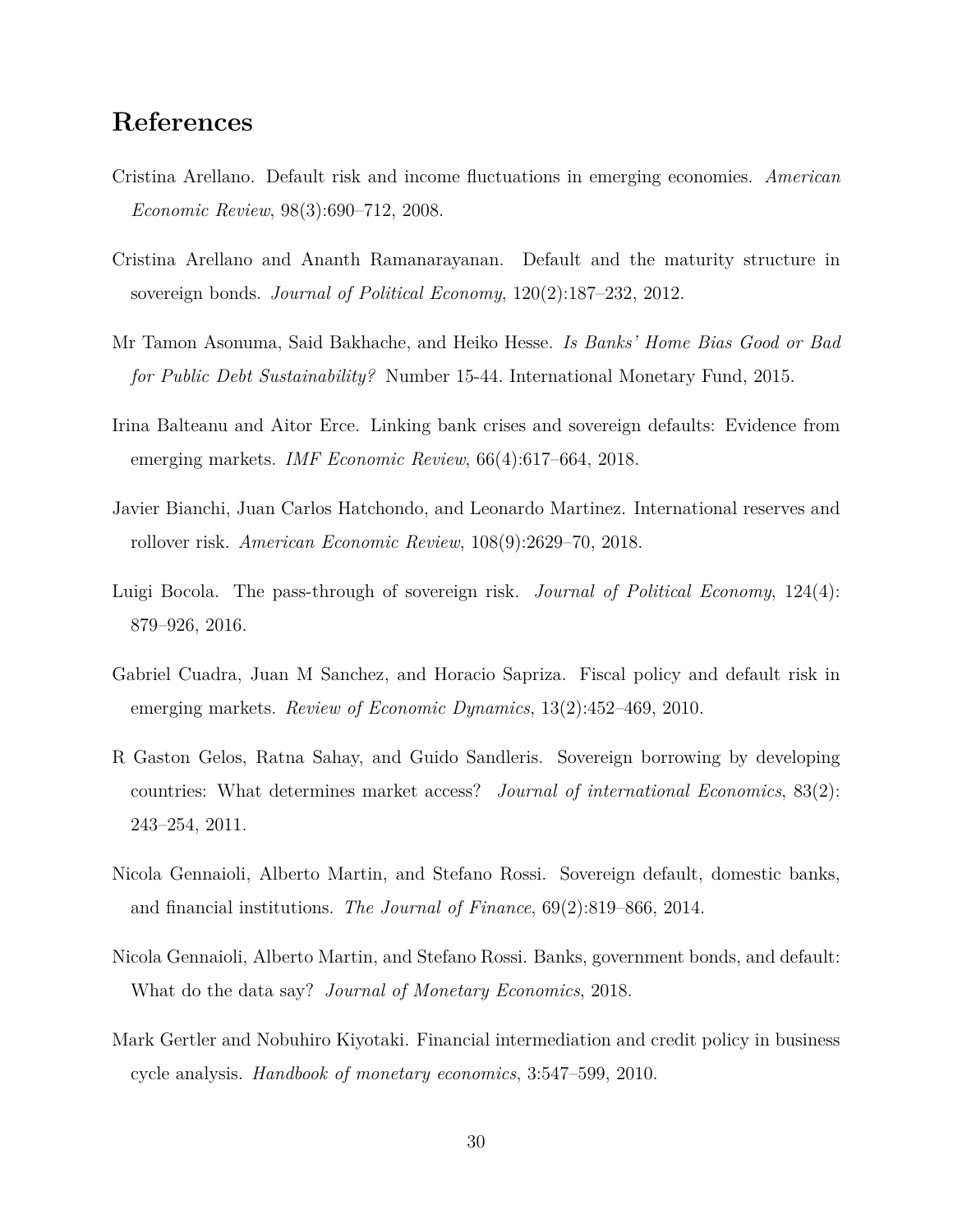- Eugenia Gonzalez-Aguado. Financial development and vulnerability to external shocks: The role of sovereign debt composition. 2019.
- Grey Gordon and Pablo A Guerron-Quintana. Dynamics of investment, debt, and default. *Review of Economic Dynamics*, 2017.
- Everett Grant. Exposure to international crises: trade vs. financial contagion. In *28th Australasian Finance and Banking Conference*, 2015.
- Mr Michael Kumhof and Mr Evan Tanner. *Government debt: A key role in financial intermediation*. Number 5-57. International Monetary Fund, 2005.
- Enrico Mallucci. Domestic debt and sovereign defaults. *FRB International Finance Discussion Paper*, (1153), 2015.
- Enrique G Mendoza and Vivian Z Yue. A general equilibrium model of sovereign default and business cycles. *The Quarterly Journal of Economics*, 127(2):889–946, 2012.
- JungJae Park. Sovereign default and capital accumulation. *Journal of International Economics*, 106:119–133, 2017.
- Yun Pei. Optimal sovereign defaults in the presence offinancial frictions. 2016.
- Diego Perez et al. Sovereign debt, domestic banks and the provision of public liquidity. *Manuscript, New York University*, 3:14, 2015.
- Christine Richmond and Daniel A Dias. Duration of capital market exclusion: An empirical investigation. *Available at SSRN 1027844*, 2009.
- Jessica Roldan-Pena. Default risk and economic activity: A small open economy model with sovereign debt and default. *Manuscript*, 2011.
- Cesar Sosa-Padilla. Sovereign defaults and banking crises. *Journal of Monetary Economics*, 99:88–105, 2018.
- Federico Sturzenegger and Jeromin Zettelmeyer. *Debt defaults and lessons from a decade of crises*. MIT press, 2006.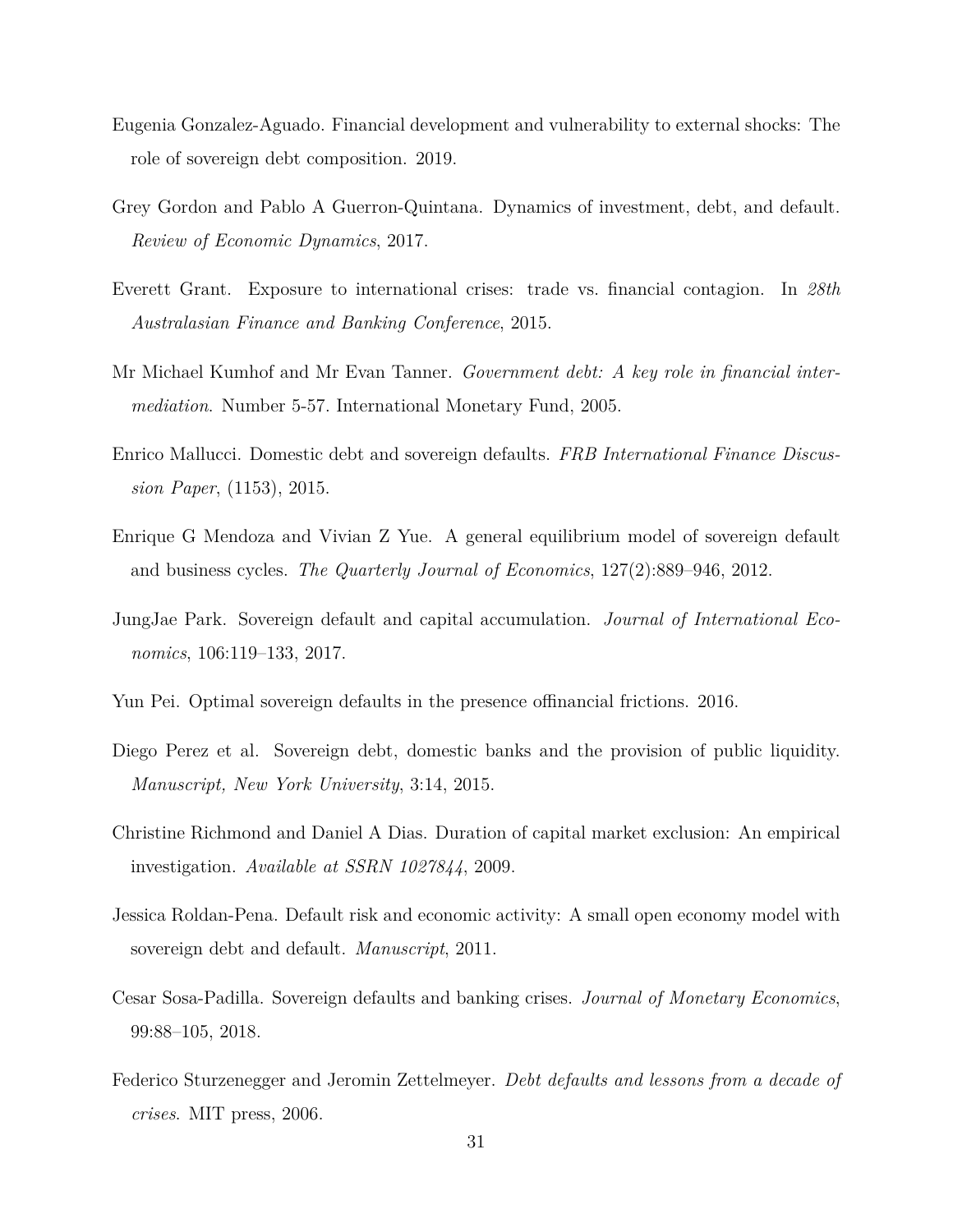## **A Domestic bank's balance sheet exposure to sovereign debt**



(a) Average bank's bondholdings by country. (b) Average country-year bank's bondholding. Source: International Financial Statistics and author's calculations. The figure plots the banking system bondholdings over 2001–2016 for all country-years covered by both as weighted by GDP.

## **B Defaults events and data sources**

**Default events.** Albania(1991), Argentina (1989,2001), Armenia (1994), Azerbaijan(1994), Bolivia 1986, Brazil (1990), Cameroon (1985), Costa Rica (1984), Ghana 1979, Jordan 1989, Panama (1987), Peru (1983), Russia (1998), Turkey (1982), Ukraine (1998).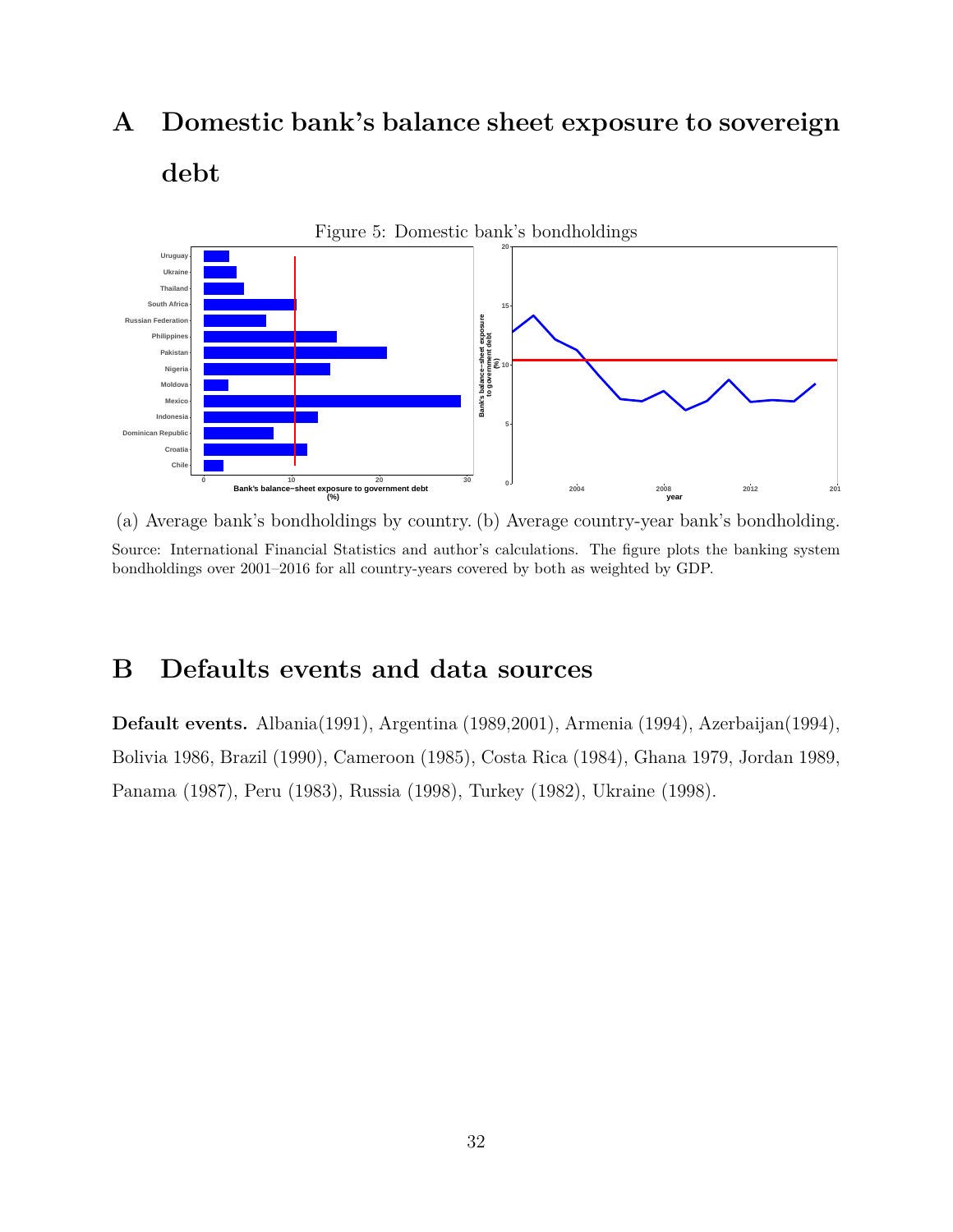## **C Proof proposition 1**

**Proof proposition 1** First, rewrite the banker problem in recursive form. The banker problem in sequential form is

$$
V_t^b = \max_{b_{i+1}, k_{i+1}, d_{i+1}} \mathbb{E} \sum_{i=t}^{\infty} \Lambda_{t, i+1} \psi^{i-t} \{ (1 - \psi) n_{i+1} + \psi \pi_{i+1}^b \}
$$
  
s.t.  

$$
q_{i+1} b_{i+1} + k_{i+1} = \frac{d_{i+1}}{r_i} + n_i - \pi_i^b)
$$

$$
d_{i+1} = \lambda n_i
$$

$$
n_{i+1} = b_{i+1} + R_{i+1} k_{i+1} - d_{i+1}.
$$

In this case the objective function of the bankers' problem can be written as

$$
V_t^b = \max_{b_{i+1}, k_{i+1}, d_{i+1}} \mathbb{E} \Lambda_{t, t+1} \{(1-\psi)n_{t+1} + \psi \pi_{t+1}^b + \psi \left[ \sum_{i=t+1}^{\infty} \Lambda_{t+1, i+1} \psi^{i-t} \{(1-\psi)n_{i+1} + \psi \pi_{i+1}^b \} \right] \}
$$
  

$$
V_t^b = \max_{b_{i+1}, k_{i+1}, d_{i+1}} \mathbb{E} \Lambda_{t, t+1} \{(1-\psi)n_{t+1} + \psi \pi_{t+1}^b + \psi V_{t+1}^b \}
$$

In this problem a banker that remain in such activities has no incentives to provide dividends to its household  $\pi_{t+1}^b = 0$  as it can save that amount and decrease the need for external deposits in the future. Now, rewriting the problem the sequential problem a recursive problem. Let the state to be represented as  $S = (b, k, d, z)$  and the banker's net worth with *n*. The Bankers' dynamic problem can be written as:

$$
v(n, \mathbf{S}) = \max_{b', k', d'} \mathbb{E}\Lambda(\mathbf{S}, \mathbf{S}') \{ (1 - \psi)n' + \psi v(n', \mathbf{S}') \}
$$
  
s.t.  

$$
q(b', k', d', z')b' + k' = \frac{d'}{r} + n'
$$

$$
d' = \lambda n'
$$

$$
n' = (1 - D(b', k', d', z'))b' + Rk' - d
$$

*′ .*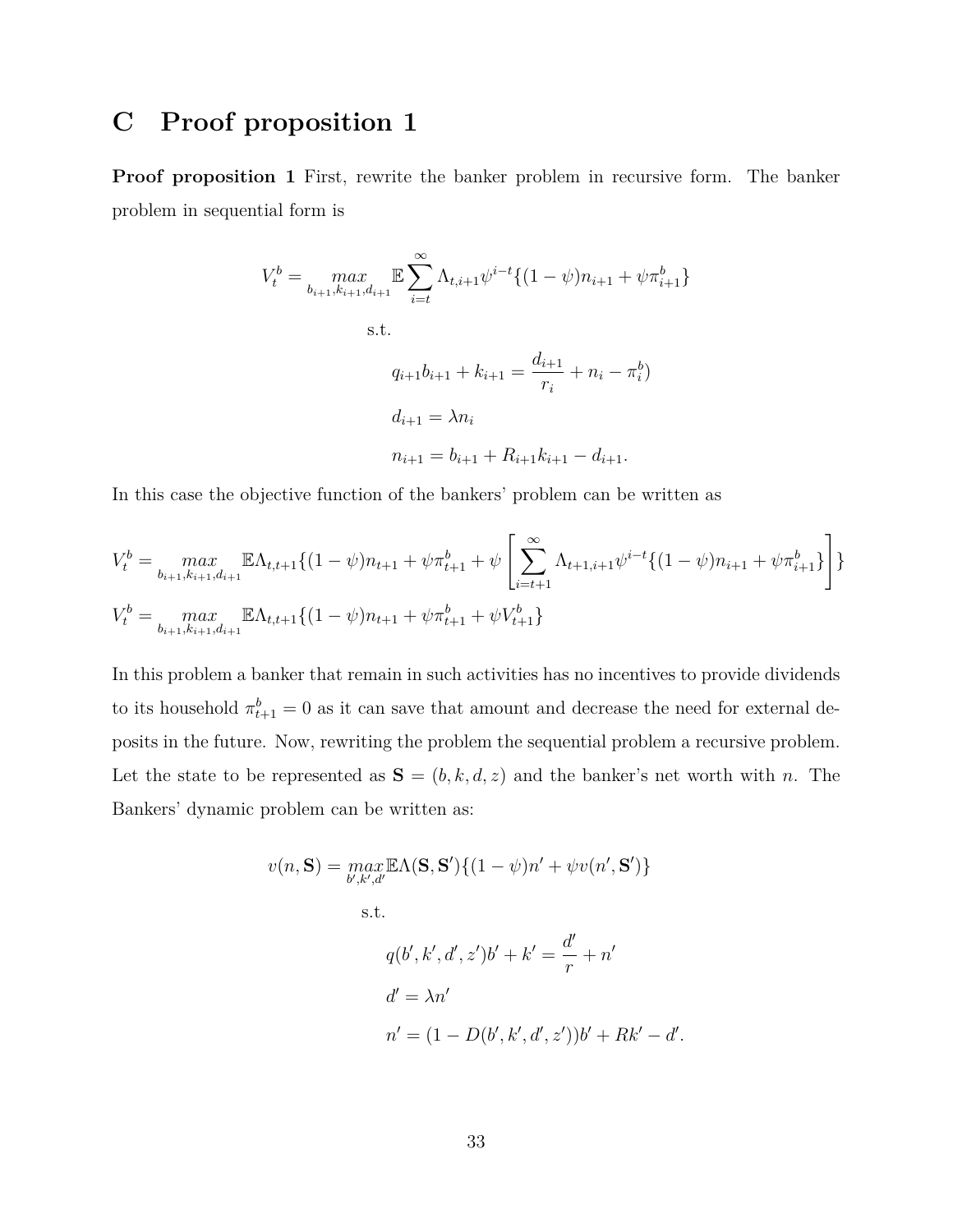Second, I guess that the banker value function is linear in *n* and derive the bond price in equilibrium. Assume that the value function is linear  $v(n, S) = \alpha(S)n$  where  $\alpha(S')$  is the marginal value of the bankers' wealth. The problem can be expressed as

$$
v(n, \mathbf{S}) = \max_{b', k', d'} \mathbb{E} \{ \Lambda(\mathbf{S}, \mathbf{S}') [1 - \psi + \psi \alpha(\mathbf{S}')] n' \}
$$
  
s.t.  

$$
q(s')b' + k' = \frac{d'}{r} + n'
$$

$$
d' = \lambda n'
$$

$$
n' = (1 - D(b', k', d', z'))b' + Rk' - d'.
$$

By substituting the constraint on deposits in the banker balance sheet  $k' = \left(1 + \frac{\lambda}{r}\right)n - qb'$ and by introducing this expression on the law of motion of net worth

$$
n' = R\left[\left(1 - \frac{\lambda}{r}\right)n - qb'\right] + b' - \lambda n\tag{6}
$$

which an expression on bonds and current net worth, by introducing this expression on the value function, we obtain:

$$
v(n, \mathbf{S}) = \max_{b'} \mathbb{E} \left\{ \hat{\Lambda}(\mathbf{S}, \mathbf{S'}) [(R(1-\frac{\lambda}{r}) - \lambda)n + [1 - D(b', k', d', z') - R(\mathbf{S'})q(\mathbf{S'})] b'] \right\}
$$

where the adjusted discounted factor is  $\hat{\Lambda}(\mathbf{S}, \mathbf{S}') = \mathbb{E}\Lambda(\mathbf{S}, \mathbf{S}')[\psi + (1 - \psi)\alpha(\mathbf{S}')].$  From the first order conditions we obtain that

$$
q(\mathbf{S}') = \frac{\mathbb{E}[\hat{\Lambda}(\mathbf{S}, \mathbf{S}') [1 - D(b', k', d', z')] }{\mathbb{E}[\hat{\Lambda}(\mathbf{S}, \mathbf{S}') R(\mathbf{S}')]}.
$$

In the paper we will let the bond price to be expressed as

$$
q(b',k',d',z') = \frac{\mathbb{E}[\hat{\Lambda}(b',k',d',z')\left[1-D(b',k',d',z')\right]}{\mathbb{E}[\hat{\Lambda}(b',k',d',z')R(b',k',d',z')]}.
$$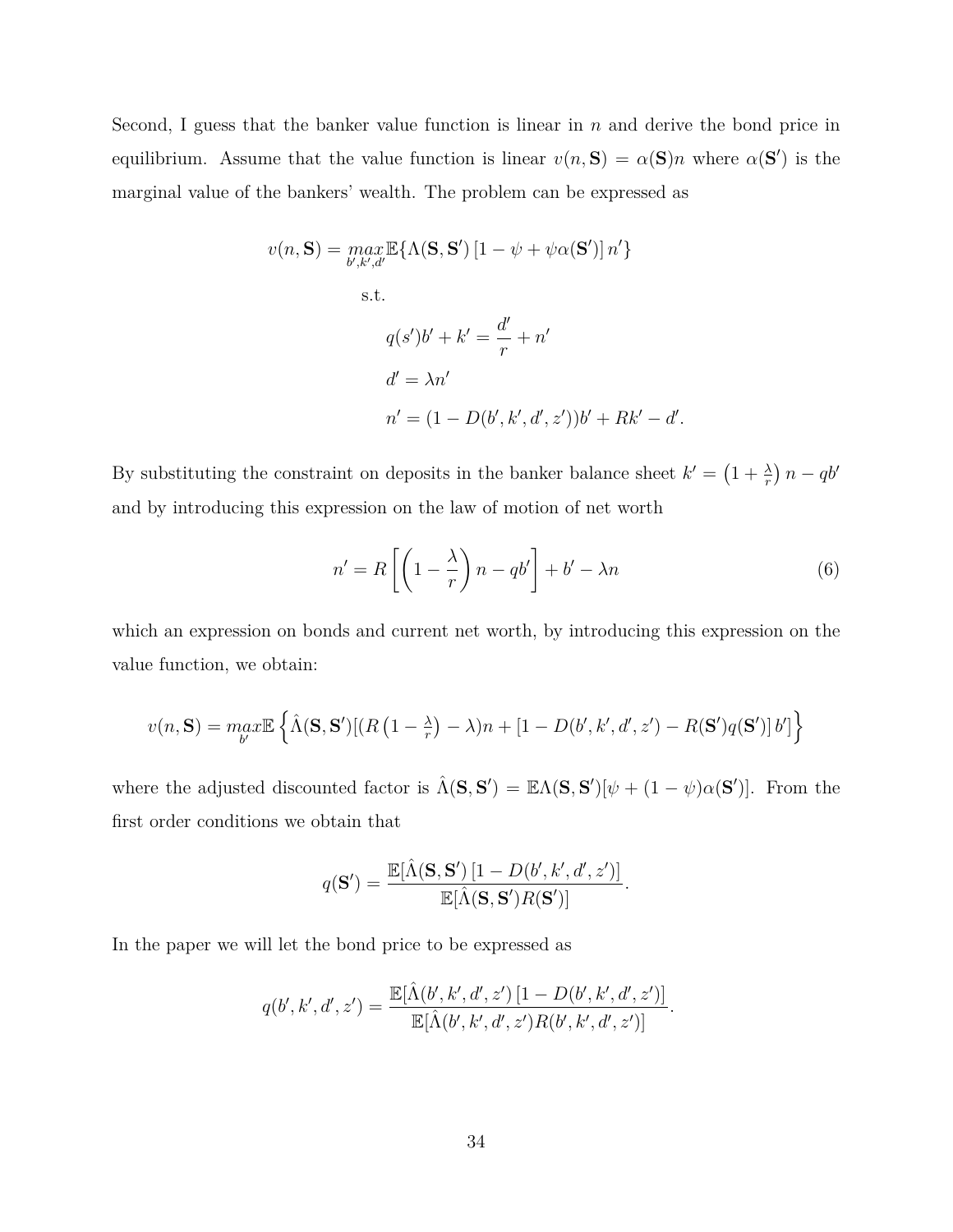Finally, the guess is verified as with the first order the condition, the value function becomes

$$
v(n, \mathbf{S}) = \mathbb{E} \sum_{t=0}^{\infty} \hat{\Lambda}(\mathbf{S}, \mathbf{S}') [(R(1 - \frac{\lambda}{r}) - \lambda)n].
$$

## **D Numerical solution**

Setup in order to solve the model. Grids  $[z_i \times b_i \times k_i \times d_i]$ , where capital and deposits are around their  $k_i \in [0.5k^{ss}, 1.5k^{ss}]$  and  $d_i \in [0.5d^{ss}, 1.5d^{ss}]$ . The grid for  $(k_i, d_i)$  grids are equally spaced at 25 points. The productivity shock is around a grid of 40 points. The grid for bonds is  $b_i$  grid is set at 100 points. The model is parellalized with MPI at 20 cores in Fortran.

- 0.- Solve for period T considering terminal conditions for value functions and bond price.
- 1.- For a given state  $[z_i \times b_i \times k_i \times d_i]$  solve for  $(d'_i, k'_i)$  the system of equations (bankers balance sheet and aggregate resource constraint) such that  $(d'_{i}, k'_{i})$  solves
	- 1.1.- In case of repayment, set the state  $[z_i \times b_i \times k_i \times d_i] \times [b'_i \times z'_i]$  solve for  $(d'_i, k'_i)$  the system of equations (bankers balance sheet and aggregate resource constraint) such that  $(d', k')$  solves

$$
0 = f^R(k', d')
$$

1.2.- In case of default, set the state  $[z_i \times b_i \times k_i \times d_i] \times [z'_i]$  solve for  $(d'_i, k'_i)$  the system of equations (bankers balance sheet and aggregate resource constraint) such that  $(d'_{i}, k'_{i})$  solves

$$
0 = f^{NR}(k', d')
$$

- 2.- For a given state  $[z_i \times b_i \times k_i \times d_i],$ 
	- 2.1.- In case of repayment, set the state  $[z_i \times b_i \times k_i \times d_i] \times [b'_i \times z'_i]$  and use piecewise cubic splines to interpolate the value functions at T over the solution  $(d', k')$  to obtain value functions  $V_T(b_i, k', d', z_i)$ .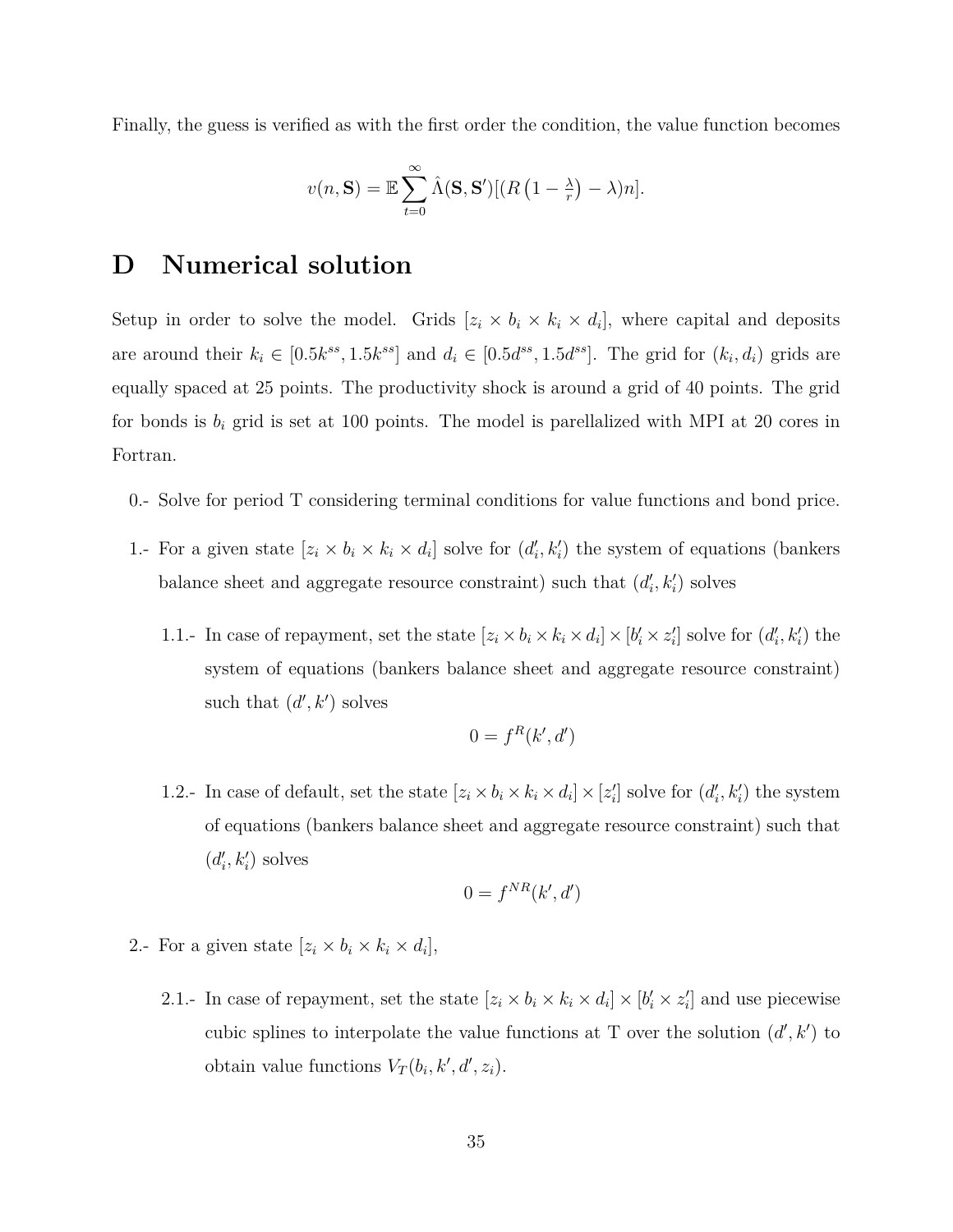- 2.2.- In case of default, set the state  $[z_i \times b_i \times k_i \times d_i] \times [z'_i]$  and use piecewise cubic splines to interpolate the value functions at T over the solution  $(d', k')$  to obtain value functions  $V_T^{NR}(k', d', z_i)$ .
- 3.- Compute the expected values of the value functions at T with Tauchen quadrature.
	- 3.1.- In case of repayment, set the state  $[z_i \times b_i \times k_i \times d_i] \times [b'_i \times z'_i \times k' \times d']$  and compute  $\mathbb{E} V_T^R(b'_i, d'_i, k'_i, z')$
	- 3.2.- In case of default, set the state  $[z_i \times b_i \times k_i \times d_i] \times [z'_i \times k' \times d']$  and compute  $\mathbb{E} V_T^{NR}(d'_i, k'_i, z')$

Given  $[z_i \times b_i \times k_i \times d_i]$ , solve for Value functions in  $T-1$ 

4.1.1- In repayment, for each  $(b'_i)$  we have the optimal policy  $k', d'$  and the expected value function  $\mathbb{E}V^{R}(b'_{i},k',d',z')$ , therefore we can compute  $V_{T-1}^{R}(b_{i},k_{i},d_{i},z_{i})$  from:

$$
V^{R}(b, k, d, z) = \max_{c, k', b', d', l} \{u(c, l) + \beta \mathbb{E}[V(b', k', d', z')] \}
$$
  
s.t.  

$$
zF(k, l) = c + k' + (1 - \delta)k - \Psi(k', k)
$$

$$
g + b = (1 - \tau)wl + qb'
$$

$$
\mathbb{E} \frac{c'}{u_c} = r
$$

$$
R = zF_K(k, l) + 1 - \delta
$$

$$
w = zF_l(k, l)
$$

$$
\frac{d'}{r} = \lambda N
$$

$$
k' + qb' = d + N
$$

$$
N = \psi(Rk + b - d) - (1 - \psi)\bar{n}
$$